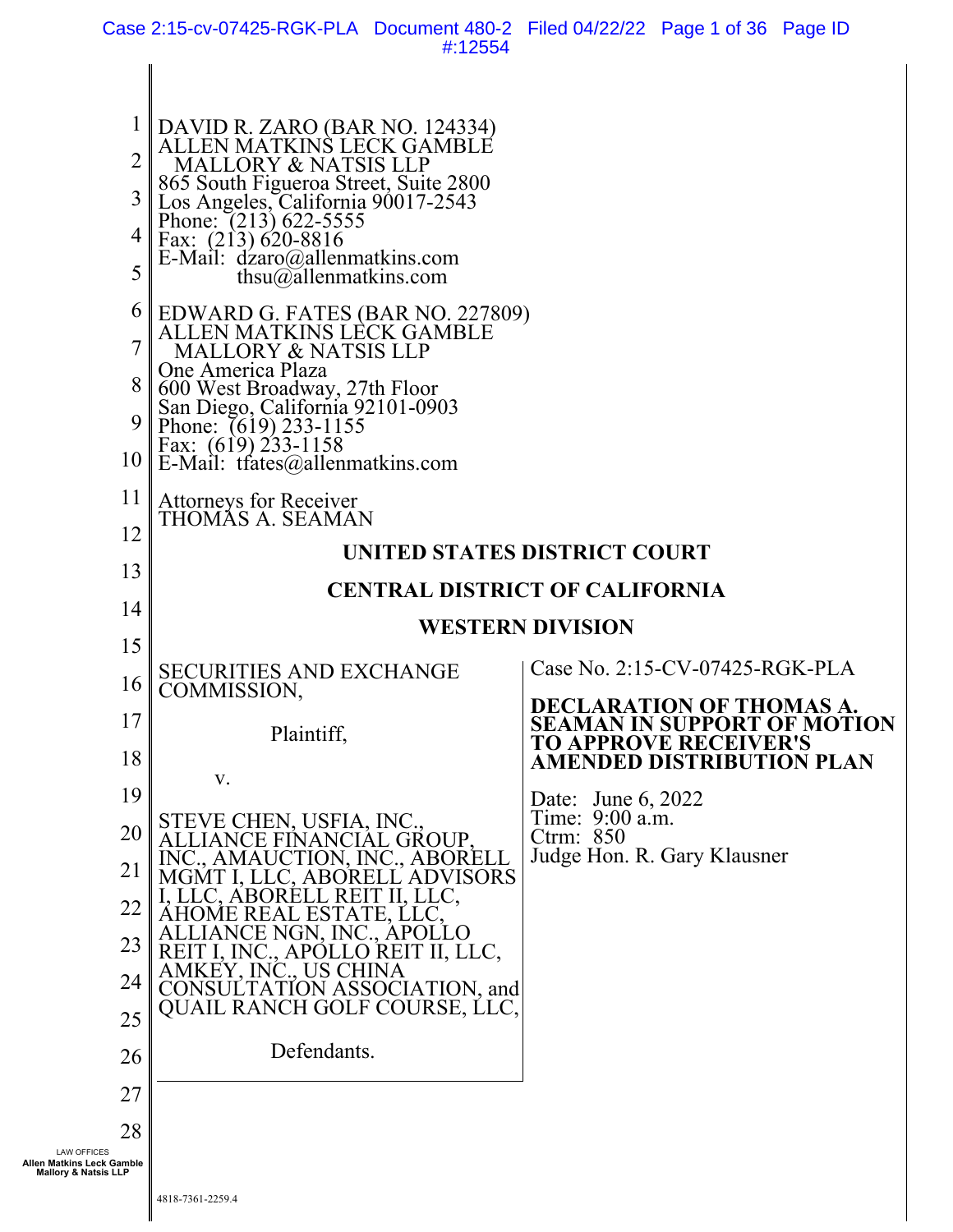I, Thomas A. Seaman, declare:

1

2 3 4 5 6 7 1. I am the permanent receiver for Defendants USFIA, Inc., Alliance Financial Group, Inc., Amauction, Inc., Aborell Mgmt I, LLC, Aborell Advisors I, LLC, Aborell REIT II, LLC, Ahome Real Estate, LLC, Alliance NGN, Inc., Apollo REIT I, Inc., Apollo REIT II, LLC, Amkey, Inc., US China Consultation Association, and Quail Ranch Golf Course, LLC (collectively, "Receivership Entities").

8 9 10 11 12 13 2. This declaration is made in support of my Motion to Approve Receiver's Amended Distribution Plan (the "Motion"). The Amended Distribution Plan of Receiver Thomas A. Seaman (the "Amended Plan"), is attached hereto as **Exhibit A** and incorporated herein by this reference. I have personal knowledge of the facts set forth herein and, if called as a witness, could and would testify to such facts under oath.

14 15 16 17 18 19 3. On January 29, 2018, I filed the Motion for Order: (1) Setting Claims Bar Date; (2) Approving Claims Forms; (3) Approving Claims Process; and (4) Approving Engagement of Third Party Claims Analysts ("Claims Process Motion"). [Doc. No. 299.] On March 7, 2018, the Court entered an order approving the claims process ("Claims Process Order") and an order setting a claims bar date of June 29, 2018. [Doc. Nos. 307, 308.]

20 21 22 23 24 25 26 27 4. On December 19, 2019, I filed the Receiver's Forensic Accounting Report ("Receiver's Accounting".) The Receiver's Accounting demonstrated that the Receivership Entities were operating a series of fraudulent enterprises through which they raised \$197 million from investors. [Doc. 406.] The Receiver's Accounting also demonstrated that all assets taken into possession by the Receiver had been acquired exclusively with investor funds. The nature of the fraud and the resulting damage to the victims is further reflected in the Joint Statement Re: Agreed Amount of Restitution filed in the companion criminal proceeding, United States of America v.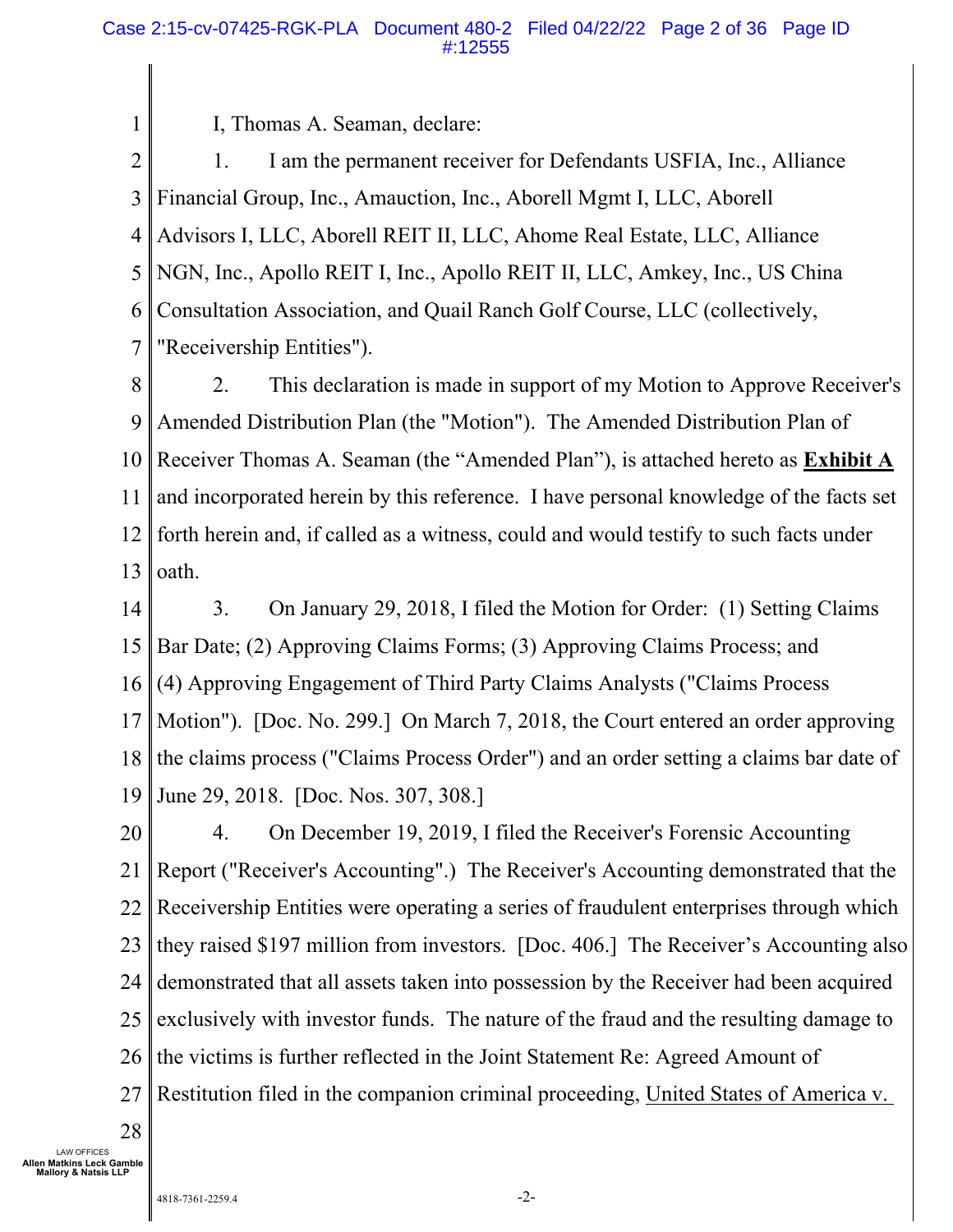1 2 Steven Chen, United States District Court, Central District of California, Case No. 20- 89-JFW. [Doc. 62.]

3 4 5 6 7 8 9 10 11 5. On February 18, 2021, the Court granted Receiver Thomas A. Seaman's Motion to Approve (1) Receiver's Recommendations as to Allowed Claims; (2) Receiver's Recommendations as to Disputed Claims; (3) Authorization to Limit Scope of Receivership to Identified Receivership Entities; and (4) Distribution Plan ("Claim and Distribution Plan Order"). [Doc. No. 455.] Following entry of the Claim and Distribution Plan Order, I filed over 25 tax returns for pre-receivership time periods and the qualified settlement fund tax returns for the post-receivership periods (collectively, the "Tax Returns"). A list of the Tax Returns at issue is attached hereto as **Exhibit B** and incorporated herein by this reference.

12 13 14 15 16 17 18 19 20 21 22 6. The tax issues facing the Receivership Entities were significant and, as previously reported, have impaired my ability to make prompt distributions under the Distribution Plan. My recovery of over \$62 million, combined with Mr. Chen's fraudulent raising of over \$197 million during the pre-receivership years gave rise to the possibility of tax liabilities. However, as reflected in the Tax Returns, I ultimately determined that the Receivership Entities did not owe income taxes in light of, among other things, the fact that Mr. Chen used the Receivership Entities to fraudulently raise funds solely for his own (and his family's) benefit, and therefore the Receivership Entities themselves did not benefit from the fraudulent activities. After filing the Tax Returns, the IRS filed a claim for \$29,193.96 based solely upon a claim for penalties and a small amount of interest but no income tax.<sup>1</sup>

- 23 24 25 7. As noted previously, I filed 20 pre-receivership tax returns for the Receivership Entities (i.e. for the pre-receivership periods.) For income tax purposes, the receivership is treated as a qualified settlement fund ("QSF"). Accordingly, I filed
- 26

<sup>27</sup>  28 1 The IRS has gone so far as to assign this claim to a collection agency notwithstanding the fact that the Receiver has been in continuous contact with IRS agents for the past year.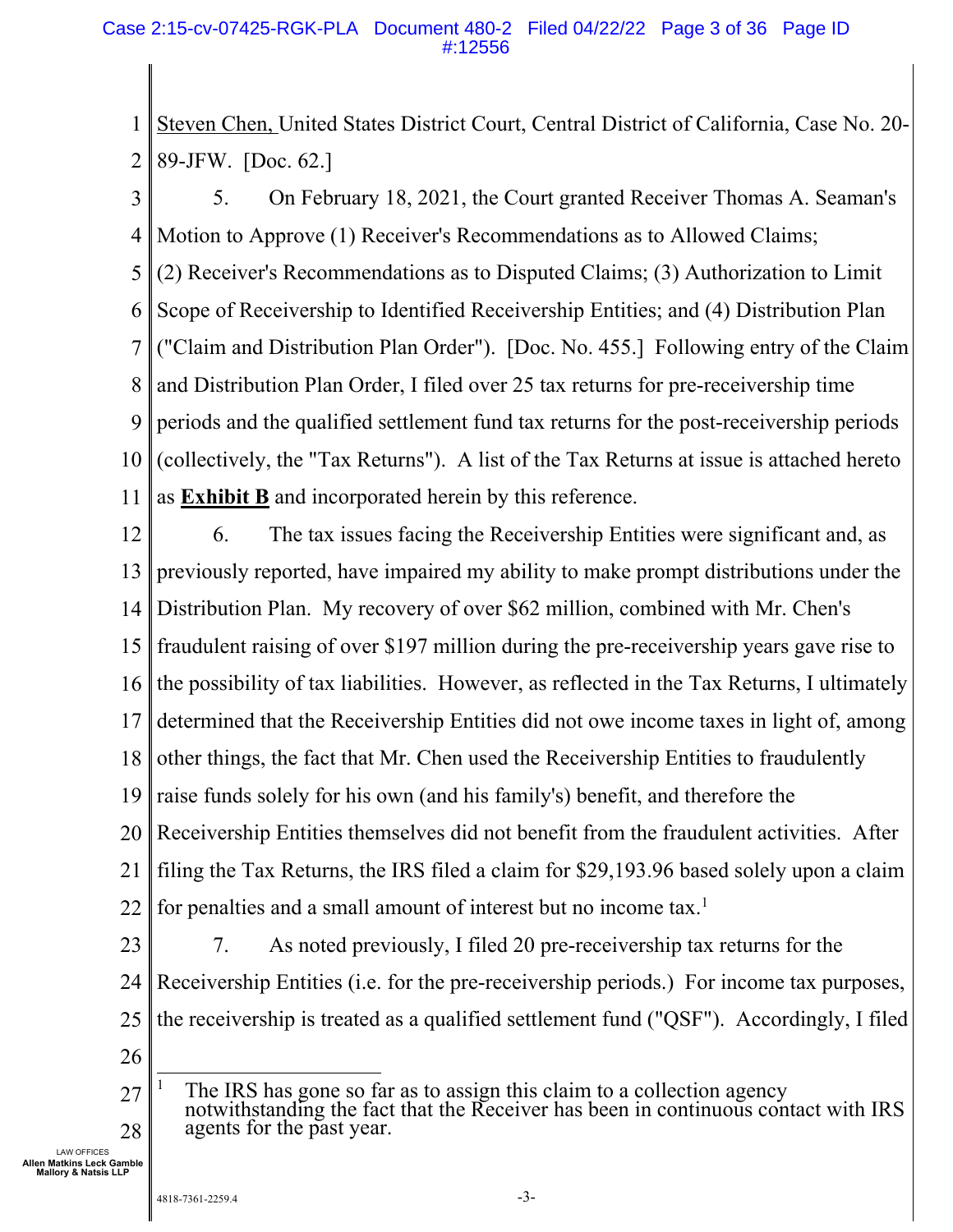1 2 QSF tax returns for the  $2015 - 2020$  tax years and also will be preparing QSF tax returns for the 2021 and 2022 tax years (and any later years if necessary).

3 4 5 6 7 8. In general, the Tax Returns reflected net taxable losses or, in some cases, net taxable income in one tax year was offset by net operating loss carrybacks or carryforwards from other tax years. As such, there was little to no income tax liability from those returns, (the Receiver paid the tax associated with the limited legitimate activities reported on the returns $)^2$ .

8 9 10 11 12 13 9. I cannot assume and the IRS has refused to confirm, that the IRS has accepted the Tax Returns and will not seek to audit or otherwise amend its claim in the future. I have tried to address this problem by seeking a so-called "Prompt Determination" or "Prompt Assessment" of the Tax Returns. I have also tried to directly engage the IRS and obtain their cooperation to, at least, agree that any future claims would be subordinate to the Allowed Claims of Investor Claimants.

- 14 15 10. My attempts to engage and cooperate with the IRS are consistent with The Department of Justice's Directive 137; which is entitled: "Tax Claims Against
- 16 Embezzlers, Swindlers, etc. v. Recovery By Investors, Dupes and Victims, etc." It is
- 17 my understanding that Directive 137 addresses the priority of payments or
- 18 distributions out of an equity receivership and calls for investors to be paid in advance
- 19 of taxes where, as here, the investor losses can be traced to the fraudulent scheme.
- 20 Directive 137 goes on to call for the IRS to respect the finding by the District Court
- 21 that the Receiver holds the recovered proceeds in constructive trust for the victims.

11. To date, the IRS appears to be ignoring Directive 137 and has failed and

- 22
- 23 refused and continues to fail and refuse to cooperate with me with regard to

<sup>24</sup>  25 26 27 28 <sup>2</sup> The pre-receiver return for Amkey Global did show taxable income and income taxes owing of \$128,968, which the Receiver paid. Later, the Receiver learned from a computer generated IRS notice that the Receivership Entities had made an<br>estimated payment of \$115,200 prior to the appointment of a receiver, and net of<br>late filing penalties, the receivership estate is therefore e \$104,220. The IRS notice further stated that the IRS would not pay the refund due to the statute of limitations, notwithstanding that the returns were only filed a year ago and the taxes only recently paid.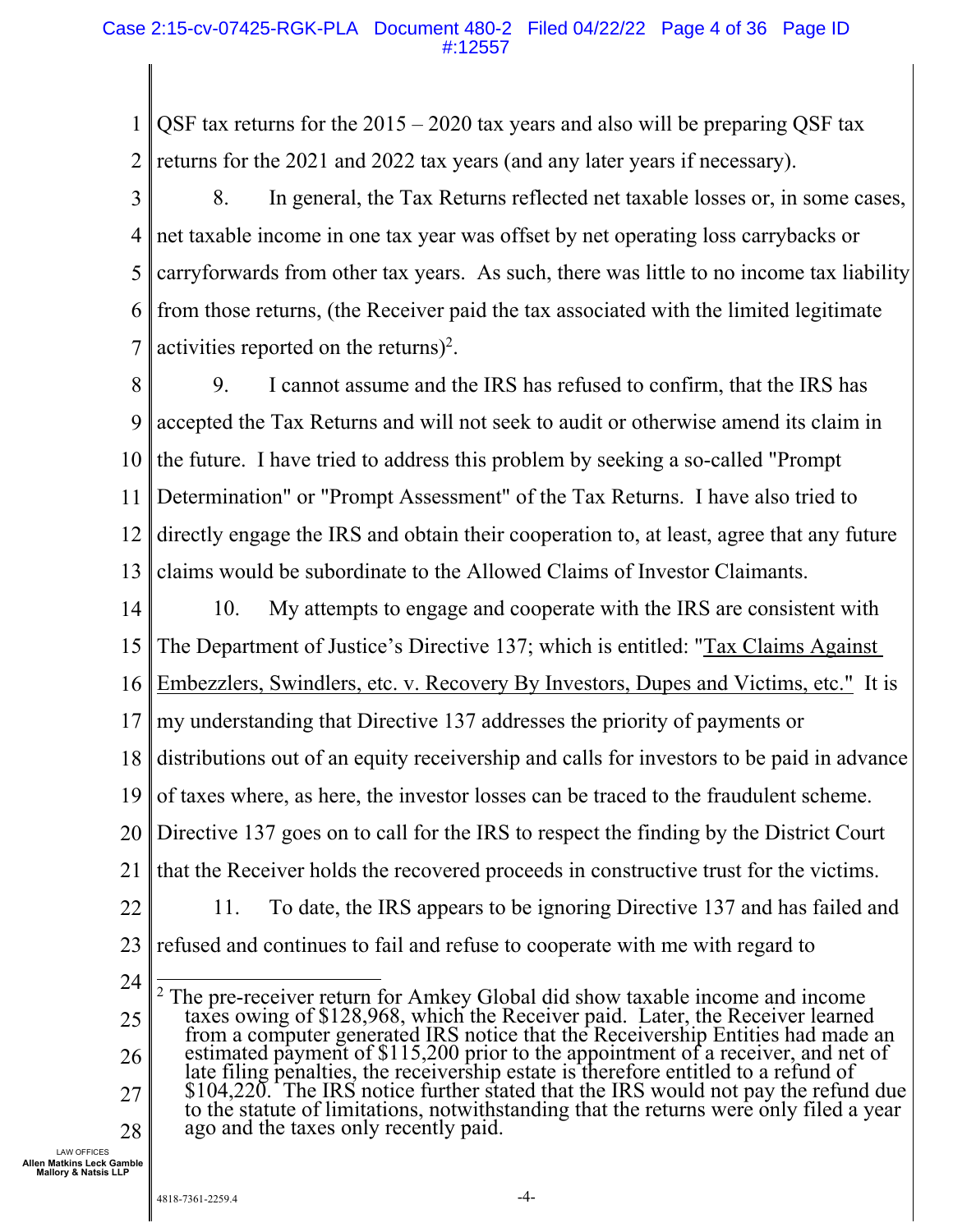#### Case 2:15-cv-07425-RGK-PLA Document 480-2 Filed 04/22/22 Page 5 of 36 Page ID #:12558

1 2 3 4 distributions to the victims. The IRS has not agreed to subordinate its claims, expedite their review of the Tax Returns or simply agree to not pursue any further claims based upon the Tax Returns. Instead, the IRS sent their claim for a penalty to a collection agency within a month of notifying the Receiver of the claim.

5 6 7 8 9 10 12. In an effort to expedite the IRS' review of the Tax Returns, I requested the assistance of the local Congressperson, Judy Chu, (as many of the investors are in her congressional district), and will continue to diligently attempt to secure agreements with the IRS. However, I am seeking the relief requested in my Motion because I have no means to control the timing of any resolution of the existing or future claims by the IRS.

11 12 13 14 15 16 17 18 13. As noted above, the proposed Amended Plan, **Exhibit "A"**, provides for \$16,500,000 [the Tax Reserve] to be set aside to pay for Administrative Expenses including, but not limited to, Receiver's fees, professionals' fees, and expected operating reserves plus a tax reserve to address any prospective IRS tax claim arising out of or related to the Tax Returns. This amount reflects a conservative good faith estimate of taxes due if the IRS disagreed with and proved that the Receiver's Tax Returns were not accurate and that the tax basis for the assets taken into the receivership was zero.

19 20 21 22 23 14. The balance of the funds, \$45,800,000 will be promptly distributed to holders of Allowed Claims and represents 53.9% of investor claims. Once I am able to gain the cooperation of the IRS to either acknowledge that the Tax Returns are accepted and not subject to further review or audit or the IRS agrees to subordinate its ///

- 24 ///
- 25 ///
- 26 ///
- 27 ///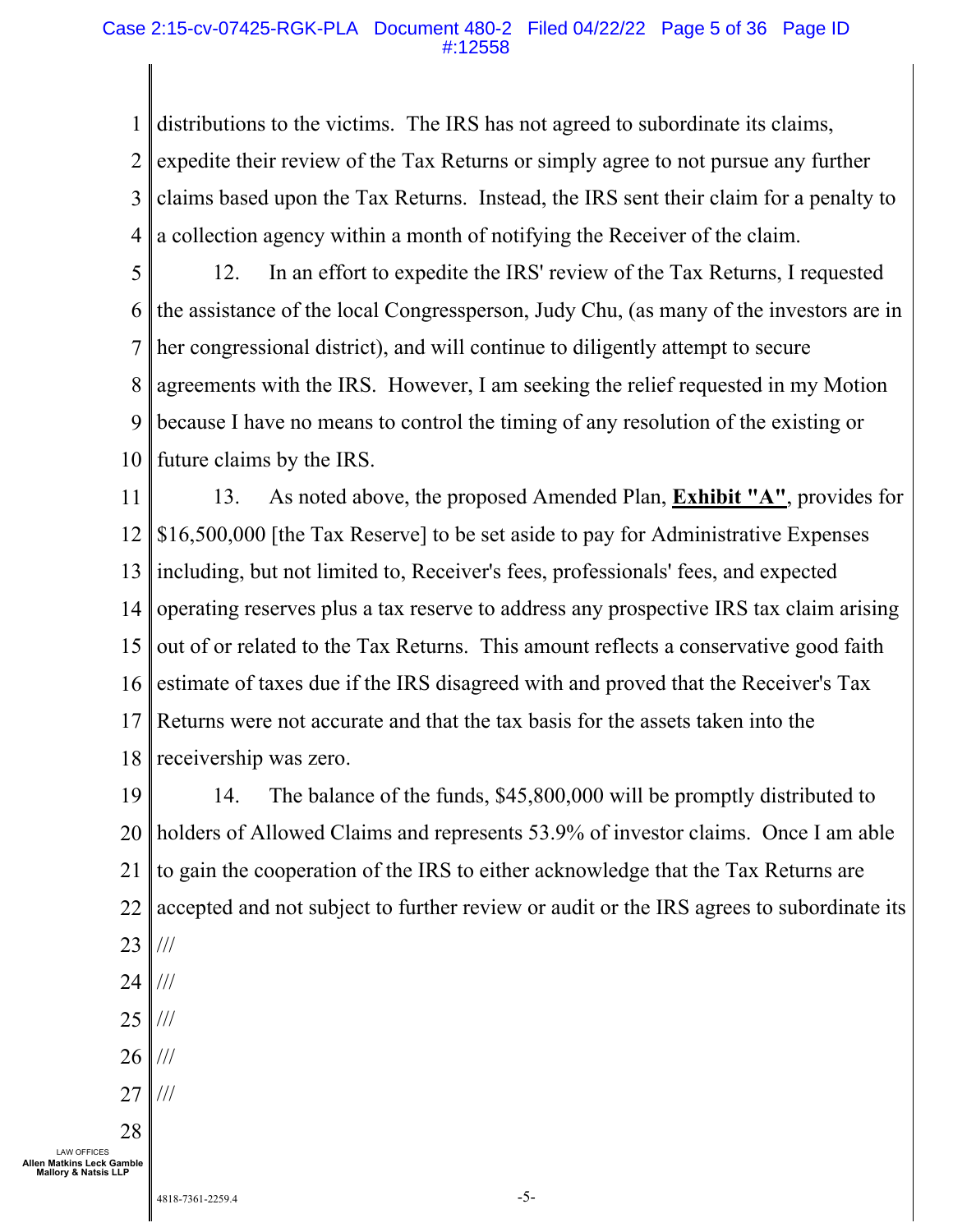claims, then the Tax Reserves will be distributed to pay for Administrative Expenses and the Allowed Claims of Claimants. I declare under penalty of perjury under the laws of the United States that the foregoing is true and correct. Executed this 21<sup>st</sup> day of April, 2022, at Orange County, California. Florence L. Securen THOMAS A. SEAMAN **Allen Matkins Leck Gamble Mallory & Natsis LLP** 

LAW OFFICES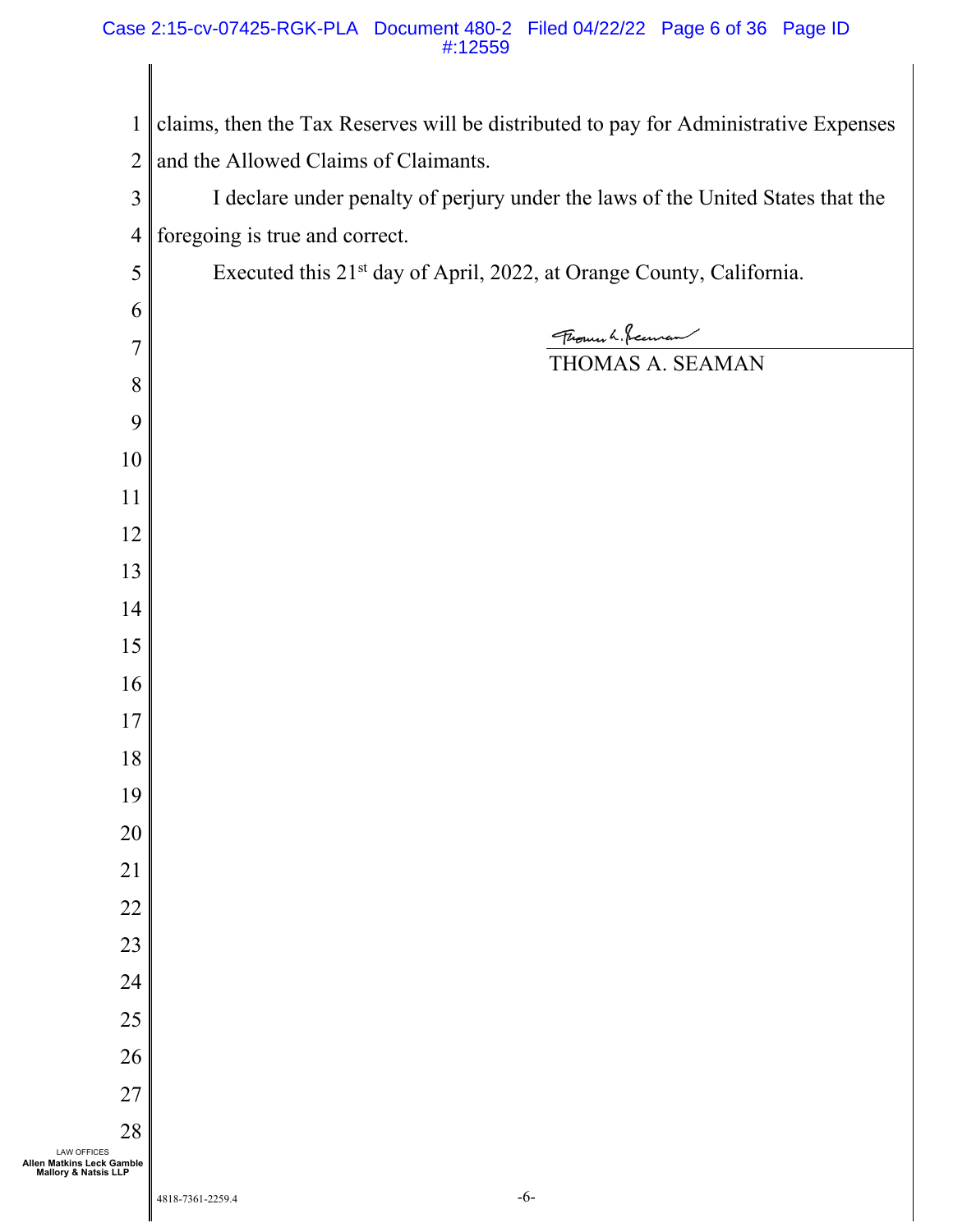Case 2:15-cv-07425-RGK-PLA Document 480-2 Filed 04/22/22 Page 7 of 36 Page ID

#:12560

## Exhibit A - Clean Copy

|                                                                                    | <b>Exhibit A - Clean Copy</b>                                                                                                                                                                                                                                                                                                                              |                                                                         |
|------------------------------------------------------------------------------------|------------------------------------------------------------------------------------------------------------------------------------------------------------------------------------------------------------------------------------------------------------------------------------------------------------------------------------------------------------|-------------------------------------------------------------------------|
| 2 <sub>1</sub><br>5 <sub>1</sub>                                                   | DAVID R. ZARO (BAR NO. 124334)<br>TIM C. HSU (BAR NO. 279208)<br>ALLEN MATKINS LECK GAMBLE<br><b>MALLORY &amp; NATSIS LLP</b><br>865 South Figueroa Street, Suite 2800<br>Los Angeles, California 90017-2543<br>4   Phone: $(213)$ 622-5555<br>Eax: $(213)$ 620-8816<br>E-Mail: $d\text{zaro}(\hat{\omega})$ allenmatkins.com<br>thsu $@$ allenmatkins.com |                                                                         |
| 6<br>8 I<br>9<br>11                                                                | EDWARD G. FATES (BAR NO. 227809)<br>ALLEN MATKINS LECK GAMBLE<br><b>MALLORY &amp; NATSIS LLP</b><br>One America Plaza<br>600 West Broadway, 27th Floor<br>San Diego, California 92101-0903<br>Phone: (619) 233-1155<br>10   Fax: (619) 233-1158<br>E-Mail: $t$ fates@allenmatkins.com                                                                      |                                                                         |
| 12                                                                                 | <b>Attorneys for Receiver</b><br>Thomas A. Seaman                                                                                                                                                                                                                                                                                                          |                                                                         |
| 13                                                                                 |                                                                                                                                                                                                                                                                                                                                                            | UNITED STATES DISTRICT COURT                                            |
| 14                                                                                 |                                                                                                                                                                                                                                                                                                                                                            | CENTRAL DISTRICT OF CALIFORNIA                                          |
| 15                                                                                 |                                                                                                                                                                                                                                                                                                                                                            | <b>WESTERN DIVISION</b>                                                 |
| 16                                                                                 | <b>SECURITIES AND EXCHANGE</b>                                                                                                                                                                                                                                                                                                                             | Case No. 2:15-cv-07425 RGK PLA                                          |
| 17                                                                                 | COMMISSION,<br>Plaintiff,                                                                                                                                                                                                                                                                                                                                  | <b>AMENDED DISTRIBUTION PLAN OF</b><br><b>RECEIVER THOMAS A. SEAMAN</b> |
| 18                                                                                 | v.                                                                                                                                                                                                                                                                                                                                                         |                                                                         |
| 19                                                                                 | 'E CHEN, USFIA, INC.                                                                                                                                                                                                                                                                                                                                       |                                                                         |
| 20                                                                                 |                                                                                                                                                                                                                                                                                                                                                            |                                                                         |
| 21                                                                                 |                                                                                                                                                                                                                                                                                                                                                            |                                                                         |
| 22                                                                                 |                                                                                                                                                                                                                                                                                                                                                            |                                                                         |
| 23                                                                                 |                                                                                                                                                                                                                                                                                                                                                            |                                                                         |
| 24                                                                                 | LATION, and<br>OURSE, LLC,                                                                                                                                                                                                                                                                                                                                 |                                                                         |
| 25                                                                                 | QUAIL                                                                                                                                                                                                                                                                                                                                                      |                                                                         |
| 26                                                                                 | Defendants.                                                                                                                                                                                                                                                                                                                                                |                                                                         |
| 27                                                                                 |                                                                                                                                                                                                                                                                                                                                                            |                                                                         |
| 28                                                                                 |                                                                                                                                                                                                                                                                                                                                                            |                                                                         |
| <b>LAW OFFICES</b><br>Allen Matkins Leck Gamble<br><b>Mallory &amp; Natsis LLP</b> |                                                                                                                                                                                                                                                                                                                                                            | <b>Exhibit A</b>                                                        |

Ш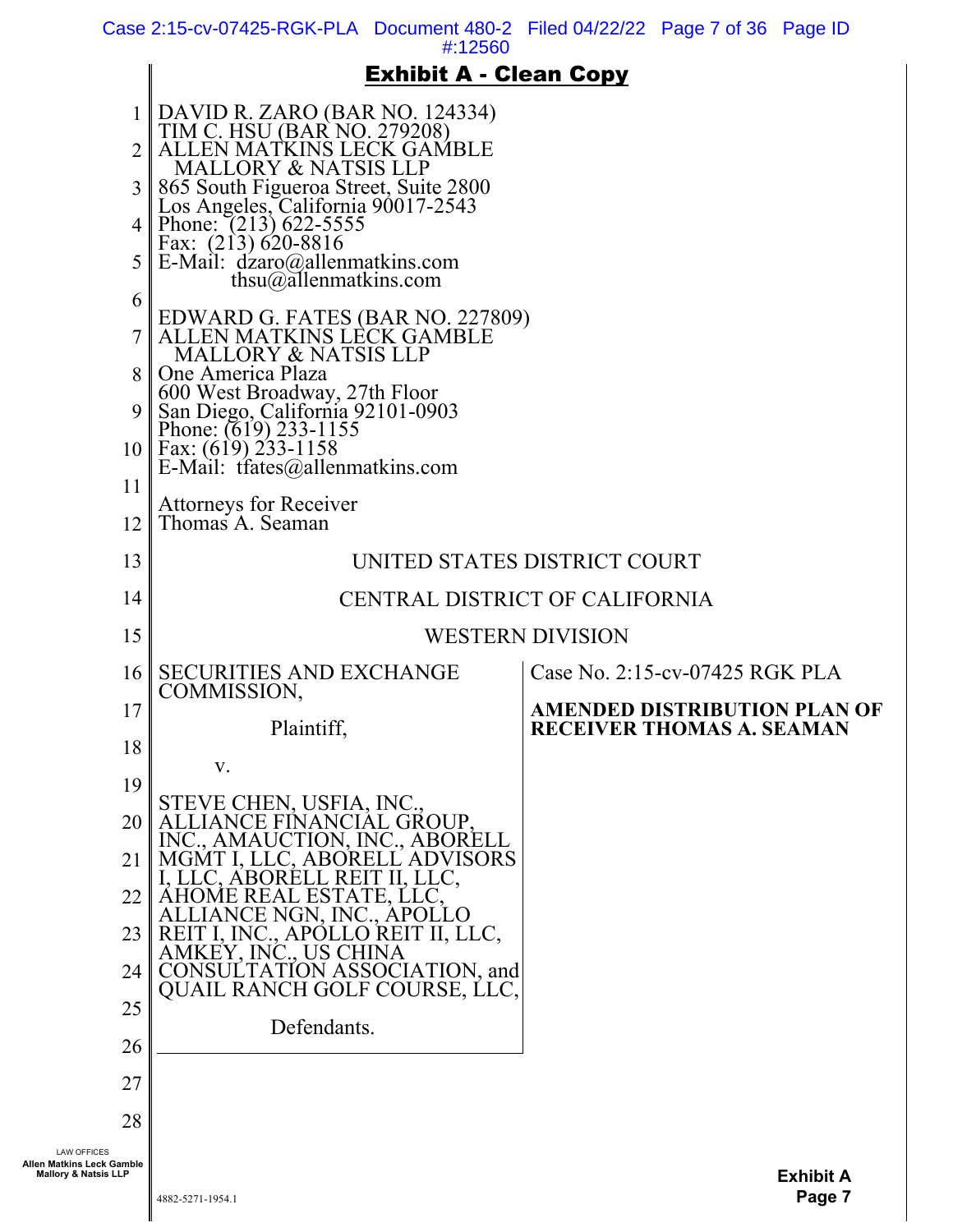## **AMENDED DISTRIBUTION PLAN**

2 3 4 5 6 7 8 This Amended Distribution Plan shall govern the administration and distribution by Thomas A. Seaman, the federal equity receiver (the "Receiver"), of funds collected in connection with the above-captioned Securities and Exchange Commission ("Commission") enforcement action. The Receiver has monetized essentially all assets of the Receivership Entities and concluded the claims allowance process.<sup>1</sup> The Receiver filed all pre- and post-receivership tax returns due to date.

9 10 11 12 13 14 15 16 17 18 After setting aside amounts to pay the Administrative Expenses of the Receivership Estate and a reserve for contingent or unknown federal tax liabilities, all available funds shall be distributed to Investor Claimants with Allowed Claims in accordance with the methods detailed below. Of note herein is that the original Distribution Plan is amended to reflect that any future claim by the IRS shall be subordinated to the payment of Allowed Claims of Investor Claimants in accordance with Department of Justice Directive 137 and the Order of this Court. The below described Tax Reserve shall be distributed to the Claimants with Allowed Claims promptly following the final resolution of the open tax returns that have been filed with the IRS.

19

1

## **I. DEFINITIONS.**

20 21 22 Unless the context otherwise requires, the below terms have the following meanings when used in their capitalized forms herein. Such meanings are equally applicable to both the singular and plural forms of the terms.

23

LAW OFFICES **Allen Matkins Leck Gamble Mallory & Natsis LLP** 

24 25 26 27 "**Administrative Expenses**" means payments arising from services performed and activities undertaken after the Receivership Date in connection with the administration and operation of the Receivership Estate, including but not limited to services rendered by the Receiver and for the Receiver by his attorneys,

<sup>28</sup>  <sup>1</sup> The Receiver is attempting to recover approximately \$2 million in assets primarily from the State of California Unclaimed Property office.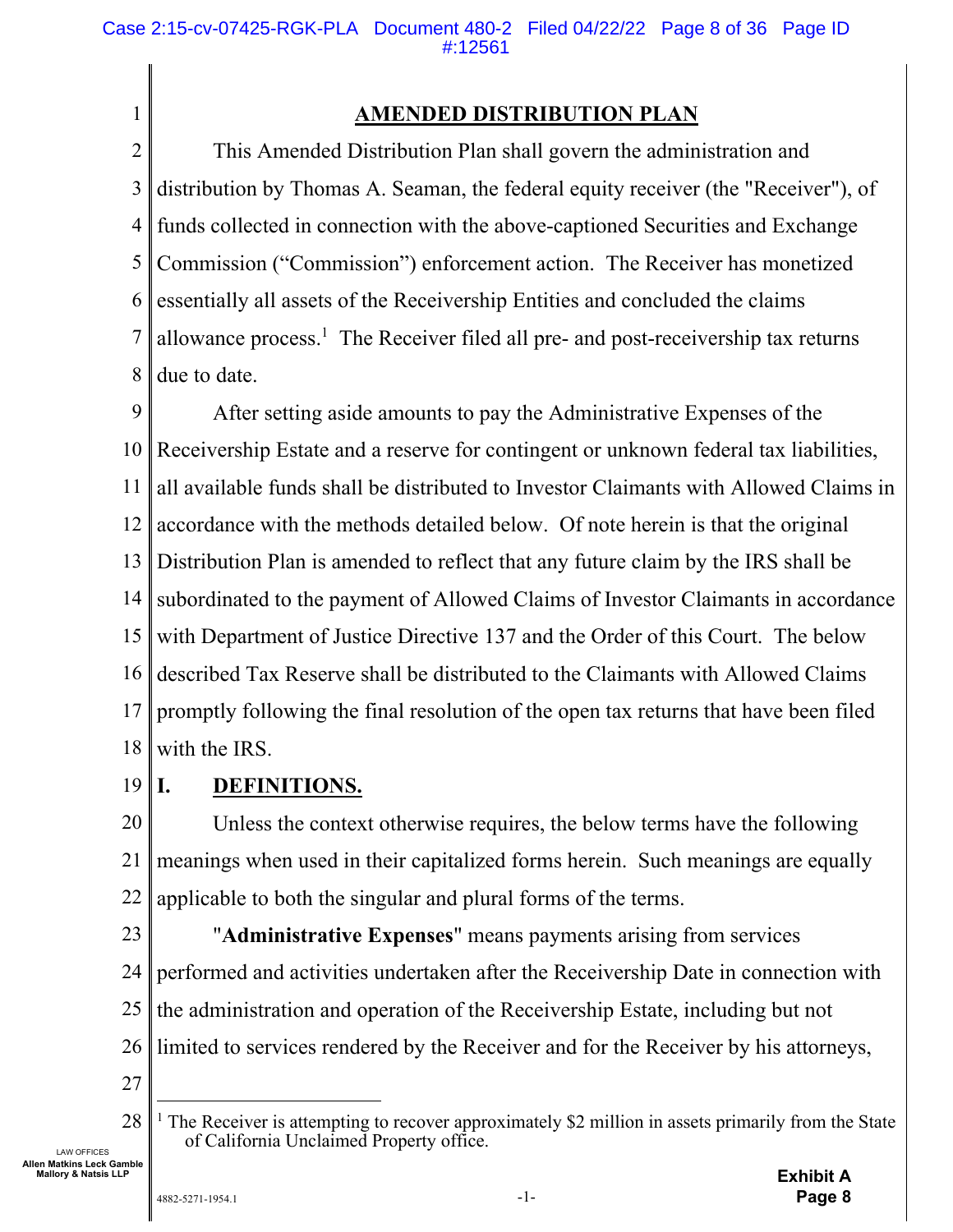#### Case 2:15-cv-07425-RGK-PLA Document 480-2 Filed 04/22/22 Page 9 of 36 Page ID #:12562

1 2 3 4 5 6 accountants or other professionals; goods and services provided by third party vendors; as well as other ordinary costs of operation. Administrative Expenses are paid on a rolling basis and are not subject to manner or timing of distributions under the Distribution Plan. For avoidance of doubt, Administrative Expenses shall be paid in full prior to the payment of the Allowed Claims of Claimants and Tax Claimants.

7 8 9 10 11 12 13 "**Allowed Claim**" means any Investor Claimant, Non-Investor Claimant or Tax Claimant claim for payment against the Receivership Entities allowed by the Court pursuant to an order entered in the above-captioned Receivership Case. An Allowed Claim shall not include claims for interest, late fees, contract or other consequential damages, contingent or unliquidated damages, claims submitted by Defendants or claims by Leaders or Insiders. The allowed amount of each Claim was established upon the entry of the Court's order approving the Motion.

14 15 "**Bar Date**" means a date established by Court Order by which Claimants were required to submit their Proof of Claim to the Receiver.

16 17 "**Cash**" means all cash and cash equivalents of the Receivership Entities held by the Receiver.

18 19 20 21 "**Claim**" means any claim for payment against the Receivership Entity whether or not such right is reduced to judgment, liquidated, unliquidated, contingent, matured, unmatured, disputed, undisputed, legal, equitable, secured or unsecured.

22 23 24 "**Claim Amount**" means the net loss suffered by an Investor Claimant as calculated on a MIMO basis or the amount claimed by a Non-Investor Claimant or Tax Claimant.

25 26 "**Claimant**" or potential Claimant means a holder of a Claim, which may or may not be allowed.

27 28 "**Court**" means the United States District Court for the Central District of California.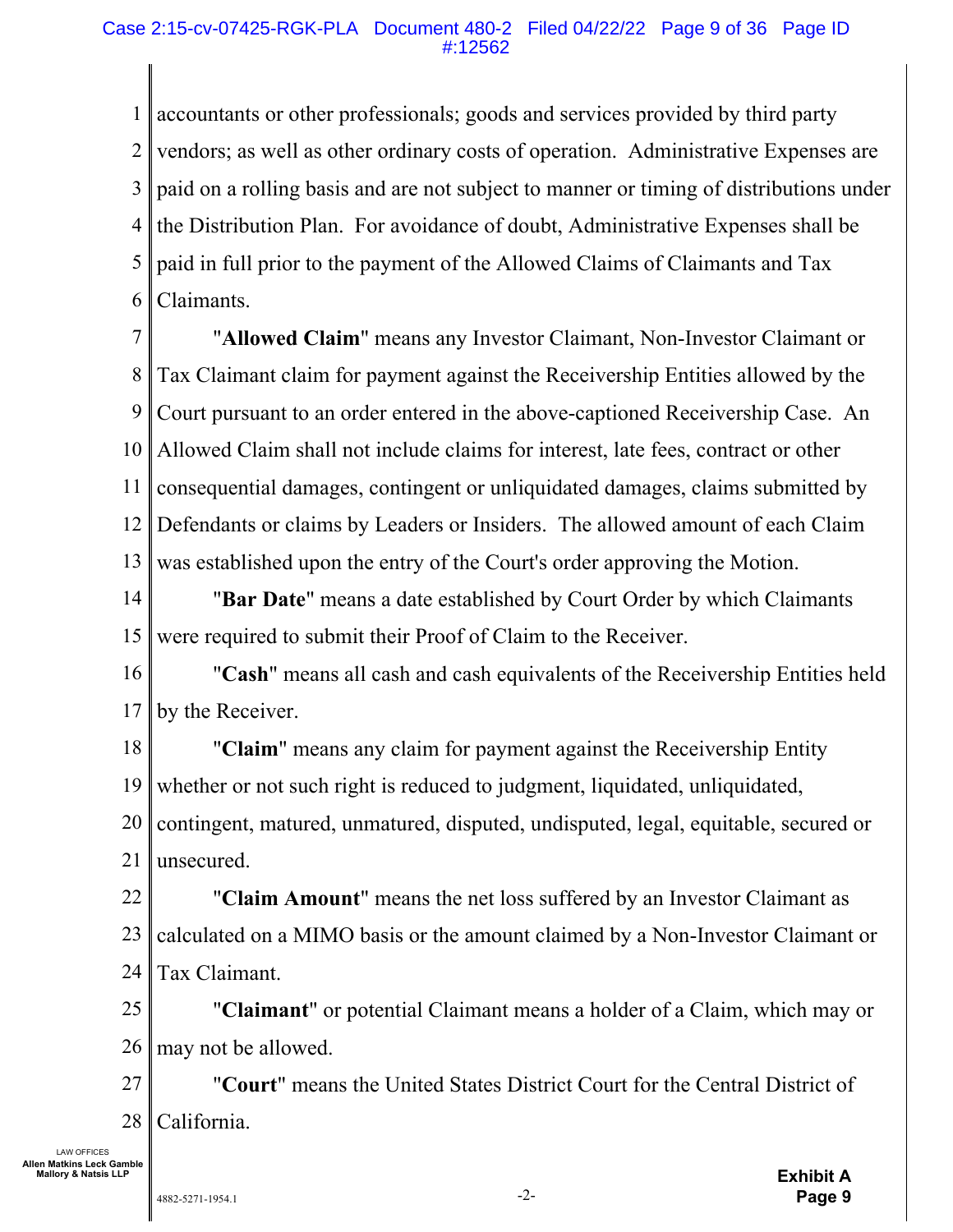"**Days**" means calendar days, unless otherwise specified herein.

2 3 "**Dispute**" means a written objection submitted to the Receiver by a Claimant regarding the amount the Receiver has identified as the Claimant's Claim Amount.

4 5 6 "**Estate**" or "**Receivership Estate**" means the collection or aggregate of all assets, including but not limited to Cash, claims, causes of action, or rights of recovery held by the Receiver on behalf of the Receivership Entity.

7 8 9 10 "**Insider**" means Defendant Steven Chen or a Person who is: a relative of Defendant Steven Chen including but not limited to children, siblings, wives and girl-friends; Leaders, salespeople, and officers, directors or management involved in the Receivership Entities.

11 12 13 14 15 "**Investor Claimant**" means a holder of a Claim that arises from one or more investments with or in the Receivership Entity by an individual investor. The MIMO calculations reflecting the Allowed Claim Amounts of Investor Claimants are set forth on Exhibits A and B to the Receiver's declaration in support of the Motion.

16 17 18 "**Leader(s)**" means those Persons who acted as or worked for the Receivership Entities as salespeople, distributors or aggravators of investment funds that were received from Investor Claimants.

19 20 21 22 23 24 "**MIMO**" means the money-in/money-out method used by the Receiver to calculate the compensable losses. For avoidance of doubt, MIMO reflects the net loss, if any, for each prospective Investor Claimant as determined by calculating the net amount of each investor's aggregate actual out of pocket payments made to the Receivership Entity ("Money-In"), less the aggregate amount of payments made back to that investor from the Receivership Entity ("Money-Out").

25 26 27 28 "**Motion**" means the Receiver's Motion to Approve: (1) Receiver's Recommendations As To Allowed Claims; (2) Receiver's Recommendations As To Disputed Claims; (3) Authorization to Limit Scope of Receivership to Identified Receivership Entities; and (4) Distribution Plan. Doc 444.

LAW OFFICES **Allen Matkins Leck Gamble Mallory & Natsis LLP** 

1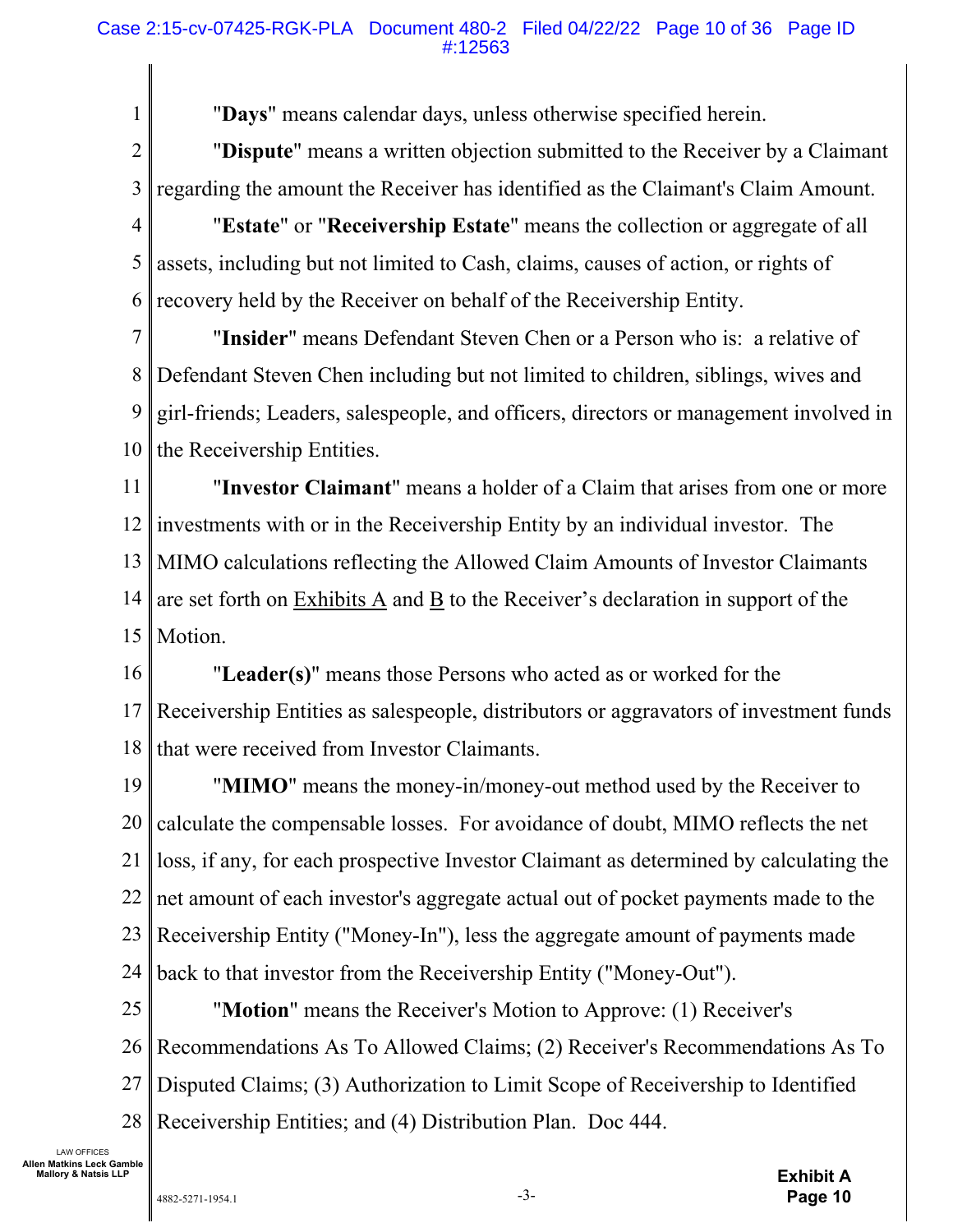1 2 "**Motion to Amend Plan**" means the Motion to Approve Receiver's Amended Distribution Plan.

3 4 5 6 7 "**Non-Investor Claimant**" means a Claimant who provided valuable goods or services to the Receivership Entities prior to the Receivership Date, including employees and those who may qualify as Insiders or Leaders. The list of Non-Investor Claimants was attached as Exhibit C to the Receiver's declaration in support of the Motion.

8 9 10 "**Person**" means natural individuals as well as legal entities including, but not limited to, corporations, partnerships, limited liability companies, trusts and governmental entities.

11 12 13 14 "**Pro Rata Share**" means a proportionate share such that the ratio of the consideration distributed on account of an Allowed Claim to the amount of such Allowed Claim is the same as the ratio of the consideration distributed on account of all Allowed Claims to the amount of all Allowed Claims.

15 16 17 18 19 "**Proof of Claim Form**" means either the electronic claim form or hard copy claim form which was established via the claims portal made available to Claimants in which the Receiver provided each Claimant with notice of the Bar Date and provided detailed instructions to Claimants with regard to the completion of the claim form and the means to submit their Claim to the Receiver.

20 21 "**Receiver**" means Thomas A. Seaman, by and through The Thomas Seaman Company, the federal equity receiver for the Receivership Entities.

- 22 "**Receivership Case**" means that lawsuit pending in the Court, known as SEC
- 23 v. Steve Chen, USFIA, Inc., et al., Case No. 2:15-cv-07425 RGK PLA, the
- 24 Honorable R. Gary Klausner, presiding.
- 25
- "**Receivership Date**" means September 28, 2015.

26 27 "**Receivership Entities**" or "**Receivership Entity**" means separately or collectively, the following entities:

28

LAW OFFICES **Allen Matkins Leck Gamble Mallory & Natsis LLP** 

Aborell Advisors I LLC (formerly Apollo Advisors I LLC)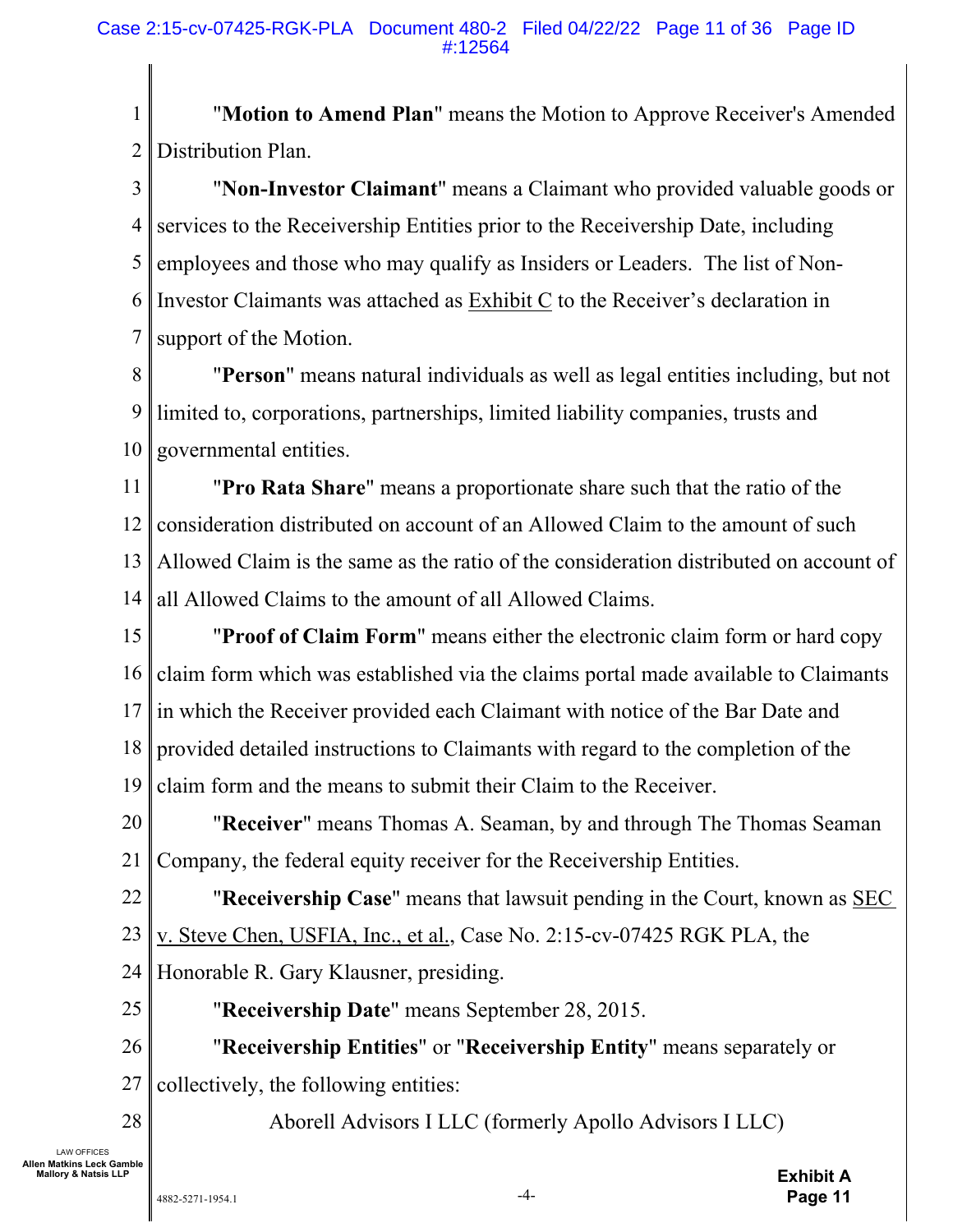|    | Aborell Mgmt I LLC (formerly Apollo Mgmt I LLC)                        |
|----|------------------------------------------------------------------------|
|    | Aborell REIT II LLC (formerly Apollo REIT II LLC)                      |
|    | Ahome Real Estate LLC                                                  |
| 4  | Alliance Financial Group, Inc.                                         |
| 5  | Alliance NGN, Inc.                                                     |
| 6  | Amauction, Inc.                                                        |
|    | <b>Amkey Global Corporation</b>                                        |
| 8  | Amkey, Inc.                                                            |
| 9  | Hills Garden Hotel, LLC                                                |
| 10 | USFIA, Inc.                                                            |
| 11 | $1 \quad 11 \quad C \quad 21 \quad 1 \quad 1$<br>$\cap$ $\blacksquare$ |

11 12 13 14 "**Tax Claimant**" means a holder of a Claim that arising from unpaid local, state, or federal taxes due and payable prior to the Receivership Date or in connection with the qualified settlement fund tax returns filed during the course of the Receivership Case.

15 16 17 18 19 20 21 22 23 24 25 26 27 "**Tax Reserve**" means the sum of \$16,500,000, reserved and set aside to pay future federal tax obligations, if any, and outstanding Administrative Expenses. As reflected herein, the Tax Reserve shall be held by the Receiver only so long as necessary to address the future obligations to the IRS arising out of tax returns that have been filed on behalf of the Receivership Entities. For avoidance of doubt, the Receiver does not believe that any further taxes are due to the IRS but the IRS has failed to acknowledge this fact nor otherwise agree to subordinate any, as yet unknown, future obligation. As such, this Tax Reserve is solely in place to address the circumstance where the District Court determines that its Order approving the subordination of the IRS' claims as set forth in this Amended Plan is not enforceable and the IRS otherwise refuses to cooperate with the Receiver to subordinate their claims to the payment in full of Administration Expenses and the Allowed Claims of Claimants.

28

LAW OFFICES **Allen Matkins Leck Gamble Mallory & Natsis LLP** 

**Exhibit A Page 12**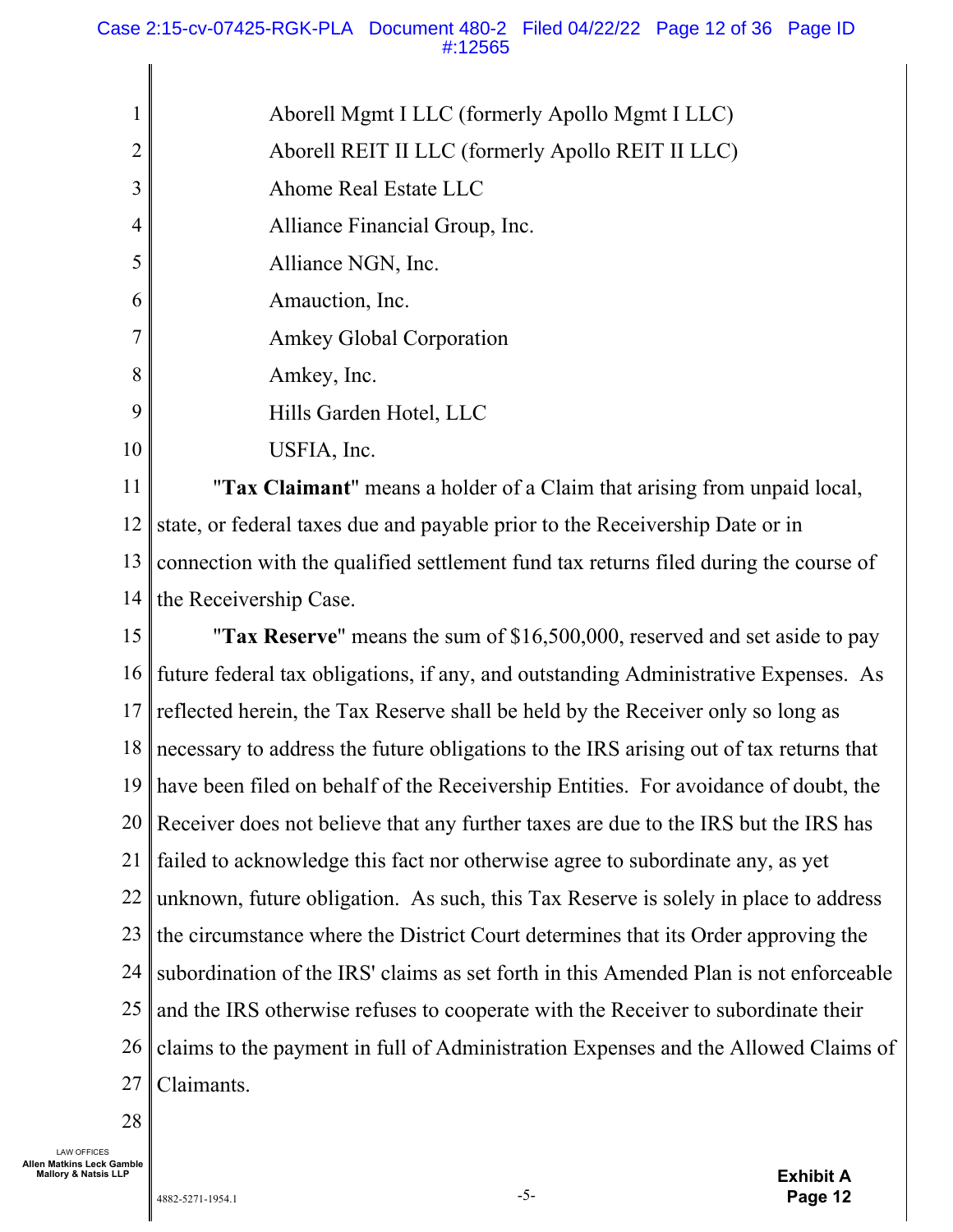## **II. TREATMENT OF CLAIMS.**

2

1

## **A. Claims Of Investor Claimants.**

3 4 5 6 7 8 9 10 11 12 As reflected in the Motion, the Receiver has evaluated the Claims submitted by Investor Claimants and determined the amount of each claim of the Investor Claimants using the MIMO analysis to calculate the net loss suffered by each investor in the Receivership Entities. Equitable principles require that all Investor Claimants with Allowed Claims be treated equally, for distribution purposes. Distributions to Investor Claimants with Allowed Claims will be determined based on each investor's Allowed Claim Amount, using a pro rata methodology. As such, the Receiver shall only make Cash payments to Investor Claimants with Allowed Claims for their share of the below described available Receivership Funds, after his application of the Pro Rata methodology.

13

### **B. Non-Investor Claimants.**

14 15 16 17 18 19 20 As also reflected in the Motion, the Receiver evaluated claims submitted by Non-Investor Claimants to assess whether the Claimants provided valuable goods or services to the Receivership Estate prior to the Receivership Date. The Claims submitted by Leaders and Insiders were disallowed and will not be paid. The Allowed Claims of other Non-Investor Claimants with Allowed Claims will be pooled along with the Allowed Investor Claims and the Allowed Claims will be paid on a pro rata basis.

21

## **C. Employee and Identified Post-Receivership Investors.**

22 23 24 25 26 27 Consistent with the Motion, the Receiver has recommended for allowance certain claims of employees of the Receivership Entities for work performed prior to the Receivership Date. See Exhibit C to the Receiver's declaration in support of the Motion. The Receiver has also recommended for allowance the four Investor Claims submitted by Investors where the funds were received after the Receivership Date. As to the Allowed Claims of these identified employees and post-

28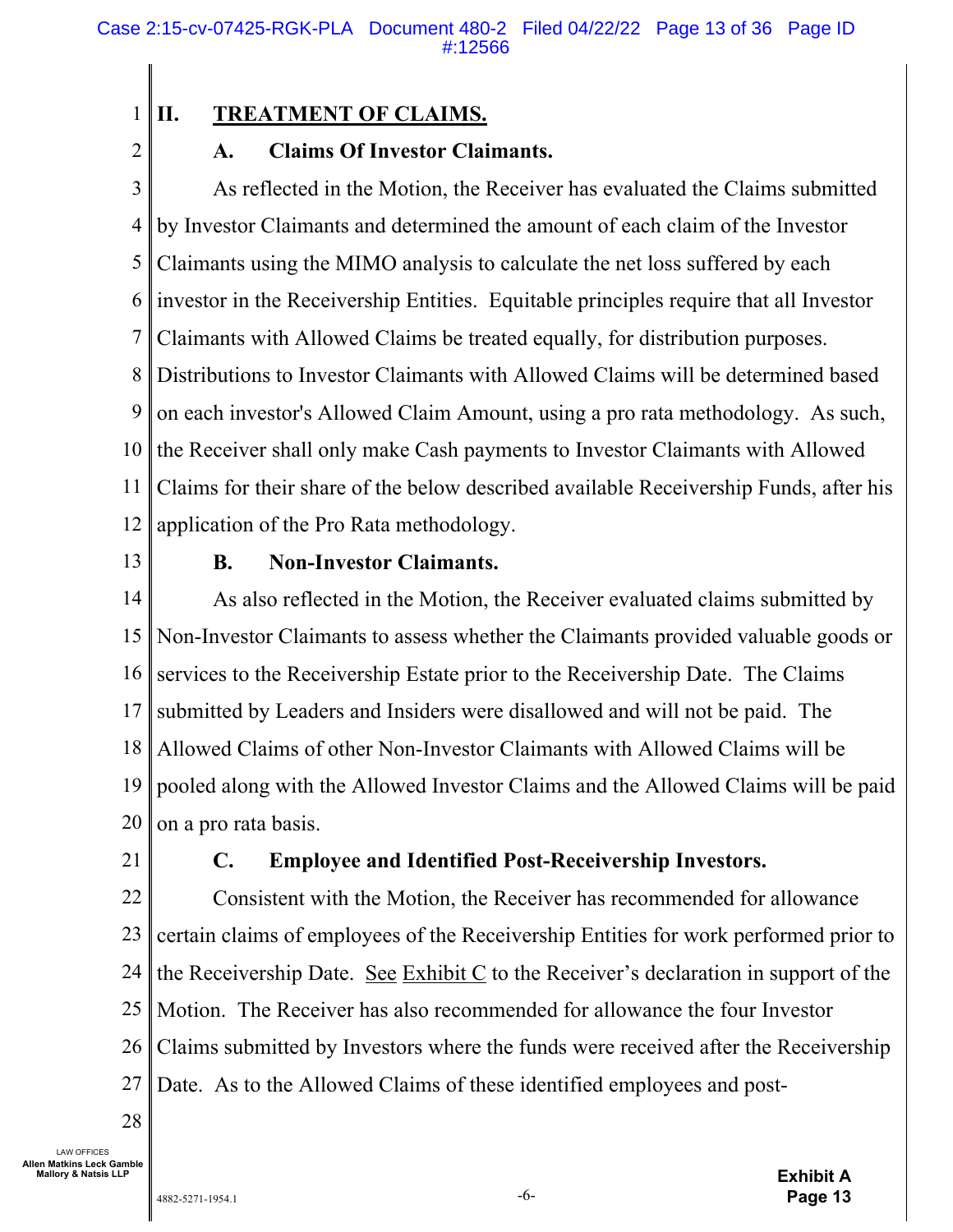1 2 Receivership Date investors, the Receiver will pay the Claimants 100% of their Allowed Claims.

3

## **D. Tax Claimant Claims.**

4 5 6 7 8 9 10 11 12 13 The Receiver has completed a diligent review of the Receivership Entities' records in an effort to identify Tax Claimant Claims, which have been calculated at their face value. With regard to the Tax Claimant Claims received from State and Local tax agencies, the claims shall be allowed per the Receiver's recommendations and order of the Court. Distributions to holders of state and local Allowed Tax Claimant Claims shall be subordinated to the payment of Administrative Expenses, Federal tax obligations and full payment of the Investor and Non-Investor Allowed Claims. If there are funds remaining in the Estate after the foregoing payments, then Allowed Tax Claimant Claims of state and local agencies will be paid on a pro rata basis along with all Allowed Claims.

14 15 16 17 18 19 20 The Receiver has filed federal tax returns related to the Receivership Entities and the qualified settlement fund. While no federal income taxes were owed for the pre or post receivership tax periods, the Internal Revenue Service ("IRS") asserted a claim of \$29,193,96 for penalties and a small amount of interest (but no income taxes.) The Receiver has no knowledge of any other federal tax obligations or any basis for the IRS to amend its claim or otherwise audit the tax returns filed by the Receiver.

21 22 23 24 25 26 27 28 Any future claims by the IRS for taxes owed by the Receivership Entities, the Receiver, or any of them, shall be subordinate to the Allowed Claims of Investor Claimants and Administrative Expenses in accordance with the policy set forth in Department of Justice Tax Division Directive 137 ("Directive 137"). For avoidance of doubt, if the IRS conducts an audit of the tax returns or otherwise seeks payment for taxes related to the Receivership Entities or the qualified settlement fund, then claims of the IRS shall not be paid until such time as the Allowed Claims of all Investor Claimants and Administrative Expenses have been paid in full. The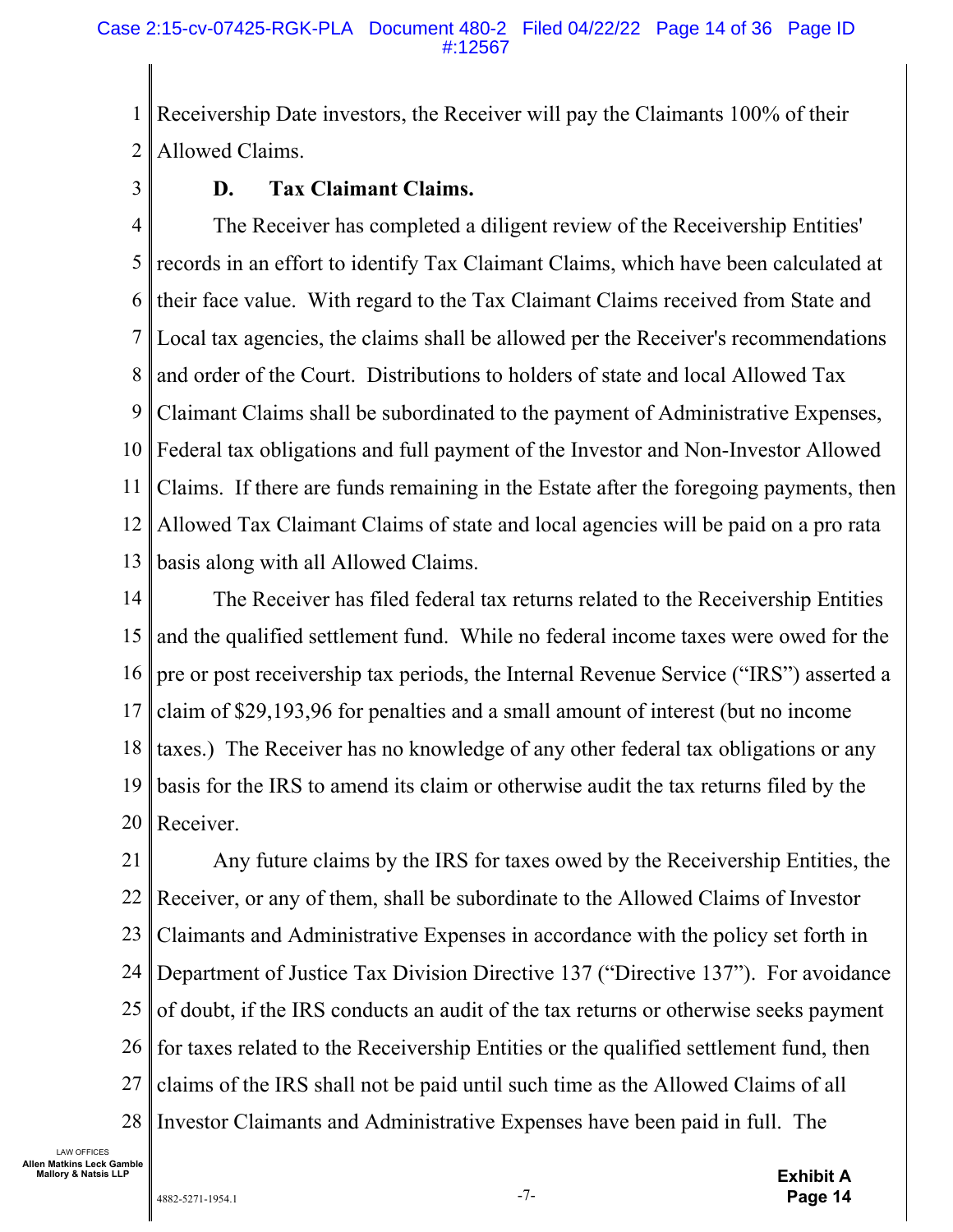1 2 3 Receiver, having no knowledge of any existing or prospective IRS claims, shall have no personal liability to the IRS as to any claims for taxes, penalties or otherwise.

4 5 6 7 8 If and only if, the IRS objects to the subordination of its claim(s) or refuses to cooperate with the Receiver as called for in Directive 137, then the Receiver shall hold the Tax Reserve until the earlier of: the IRS agreeing to subordinate its claims or to not otherwise pursue an audit or any amendments of the tax returns filed by the Receiver, or the running of the statute of limitations (the "Reserve Period").

- 9 **III. DISTRIBUTIONS.**
- 10

11

# **A. Establishment Of A Reserve For Taxes and Administrative Expenses.**

12 13 14 15 16 17 As noted above, as a result of the IRS' refusal to cooperate with the Receiver, the amount of Federal taxes that may be due in the future and the priority of any such tax claims cannot be determined. Further, the Receiver recognizes that there is uncertainty as the authority of the District Court to unilaterally subordinate a claim of the IRS. As such, absent an agreement with the IRS, the Receiver will hold and maintain the Tax Reserve for the Reserve Period.

18 19 20 21 22 23 24 The Receiver will make two distributions to the Claimants with Allowed Claims. First, the Receiver will promptly distribute \$45,800,000, reflecting a 53% recovery by Investor Claimants with Allowed claims. Second, upon the earlier of an agreement with the IRS to either not audit or further review the tax returns or to subordinate their claims or the end of the Reserve Period, the Receiver will distribute the Tax Reserve to those with Allowed Claims after payment of Administrative Expenses.

25 26 27 Following the second distribution, Receivership funds not remitted to Claimants or Tax Claimants with Allowed Claims in connection with this Distribution Plan (at such time as the Receiver's engagement is terminated) and

28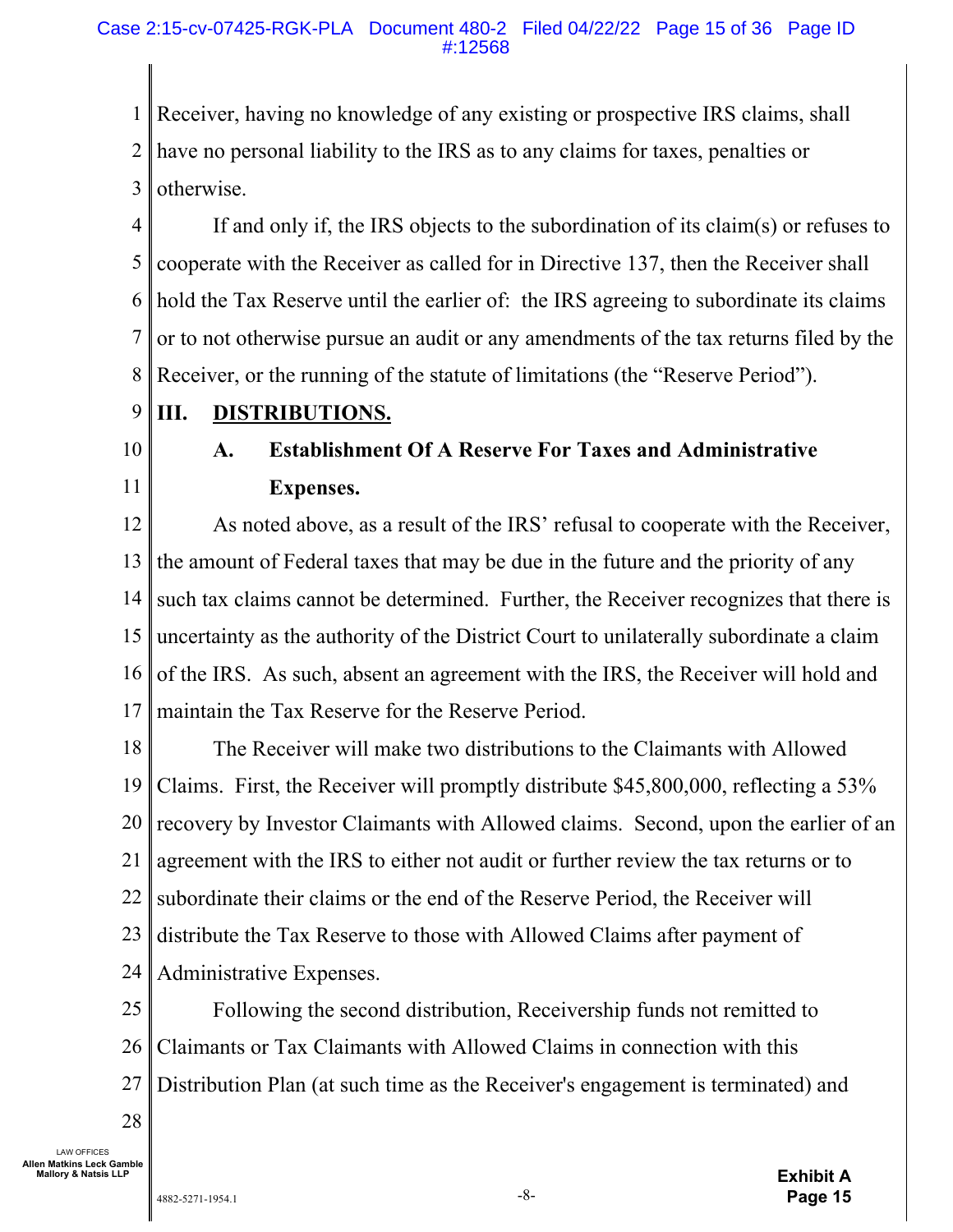1 2 payment of Administrative Expenses, will be remitted to the Commission for turnover to the United States Treasury.

3 4 5 6 The Receiver is authorized to make and implement immaterial changes to the Distribution Plan, including extensions to procedural deadlines set forth herein. If a change is deemed to be material by the Receiver, then he will petition the Court for approval to amend the Distribution Plan prior to implementation of the change.

7

#### **B. Distribution Payments.**

8 9 Except as described herein, Claimants with Allowed Claims will be entitled to receive distribution payments.

10 11 12 13 Any future claims by the IRS shall be subordinate to the payment in full of the Investor Claimants. Alternatively, if the IRS claims are not subordinated as discussed above, then the Receiver will use the Tax Reserve to pay any future tax liabilities.

14 15 16 17 18 With regard to the payment of all other Claims, the Receiver will base the distributions on his MIMO analysis and will make the payments to the Claimants with Allowed Claims for their share of the funds on-hand, after applying a pro rata methodology, as soon as practicable after the Court has entered the order authorizing the distribution.

19 20 21 22 23 24 25 26 27 The Receiver shall make all distributions in Cash in the form of either a check, electronic transfer using Paypal (when Claimants submitted their claims, they were asked to choose between a check or electronic transfer via Paypal as their form of payment for distributions) or other method deemed reasonable by the Receiver. Unless the Claimant otherwise requests, distributions shall be directed to the name and address in the Receiver's records. The tax treatment of the distributions and payment of such taxes, if any, shall be the responsibility of each Claimant and Claimants should consult their tax advisors for advice regarding the tax treatment of the distributions they receive.

28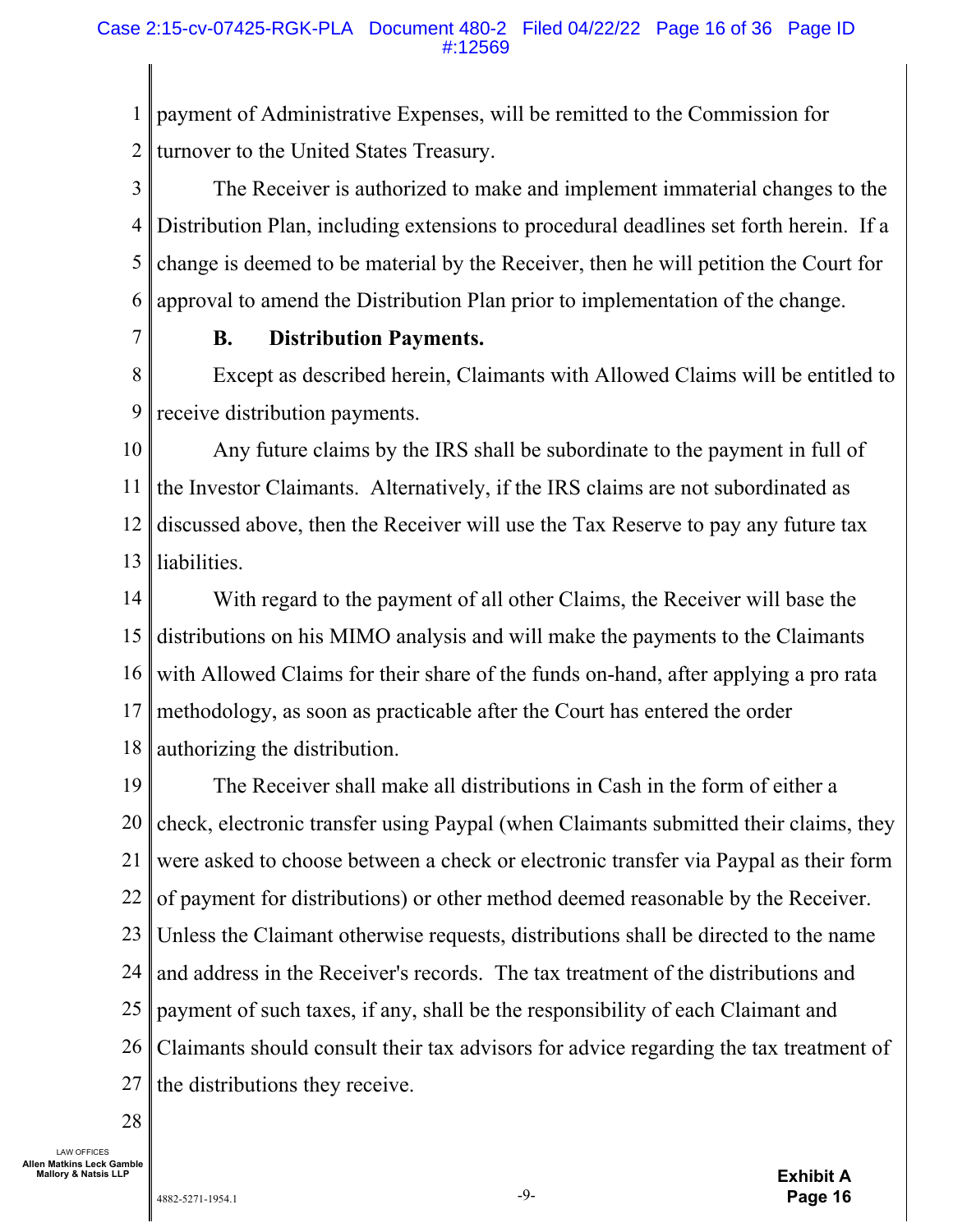## **C. Uncashed Distributions.**

2 3 4 5 6 Checks will bear a stale date of one hundred and twenty (120) days from the date of issuance or Receiver may otherwise notify Claimants that the checks will be void after 120 days. Checks that are not negotiated within the 120 day checkcashing period will be voided. At such time as the Receiver deems appropriate, the issuing financial institution will be instructed to stop payment on those checks.

7 8 9 10 11 12 13 14 15 The Receiver shall conduct a reasonable investigation into distribution checks that remain uncashed for the purpose of identifying viable addresses for holders of Allowed Claims. If a viable address can be identified, the payment shall be reissued as soon as practicable. If a viable address cannot be identified, the Claimant's Claim will be automatically and permanently extinguished. Any funds remaining in Receivership accounts 180 days after all distribution checks have been issued shall be retained and applied to future distributions on all remaining Allowed, nonsubordinated Claims, if any, to pay future Administrative Expenses, or as otherwise ordered by the Court.

#### 16 **IV. RETENTION OF JURISDICTION.**

1

17 18 19 The Court shall have and retain exclusive jurisdiction over matters arising out of, or related to the Receivership and the Distribution Plan including but not limited to, the following:

20 21 22 1. To consider any modifications deemed material by the Receiver to the Distribution Plan, to cure any defect or omission, or reconcile any inconsistency in the Distribution Plan, address Federal tax issues, or any order of the Court;

23

2. To protect or adjudicate rights to the assets of the Receivership Estate;

24 25 26 27 28 3. To protect the Receiver from adverse claims against the Receiver arising out of or related to his work as the Receiver, (either before or after he is discharged), any claims arising out of the distribution process, tax issues and/or any efforts interfere with the Receiver's administration of the Estate or the Distribution Plan;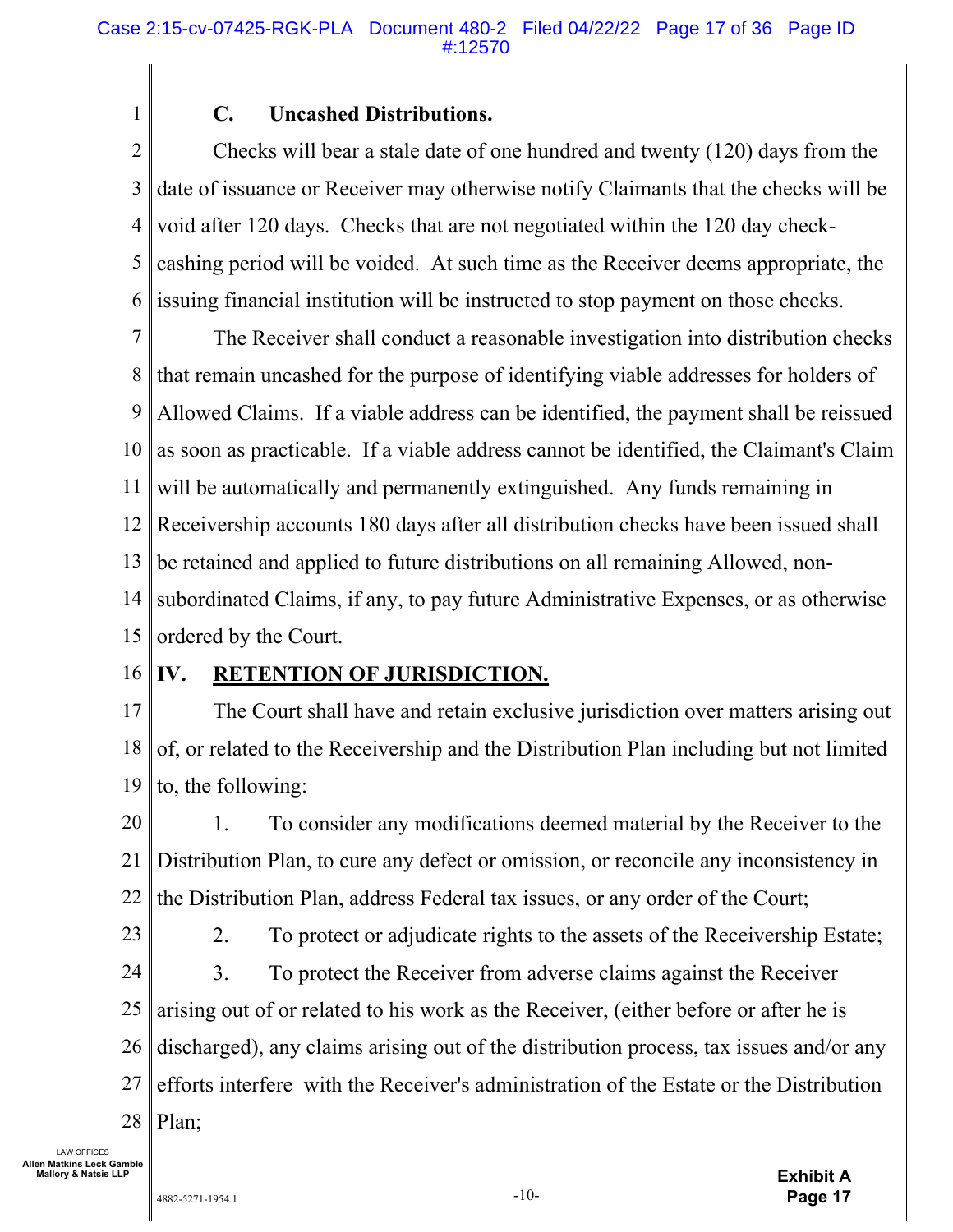|                                                                                    | 4.                                | To issue such orders in aid of execution of the Distribution Plan as may            |
|------------------------------------------------------------------------------------|-----------------------------------|-------------------------------------------------------------------------------------|
| $\overline{2}$                                                                     | be necessary and appropriate; and |                                                                                     |
| 3                                                                                  | 5.                                | To hear and determine all litigation, causes of action, and all                     |
| 4                                                                                  |                                   | controversies, suits, and disputes that may arise in connection with any unresolved |
| 5                                                                                  |                                   | Disputes and the interpretation, implementation, or enforcement of the Distribution |
|                                                                                    | $6$   Plan.                       |                                                                                     |
| 7                                                                                  | 6.                                | To hear and determine any disputes with regard to the Tax Claims and                |
| 8                                                                                  | the Tax Reserve.                  |                                                                                     |
| 9                                                                                  |                                   |                                                                                     |
| 10                                                                                 | Dated: April 20, 2022             | ALLEN MATKINS LECK GAMBLE<br>LORY & NATSIS LLP                                      |
| 11                                                                                 |                                   | DAVID R. ZARO<br>TIM C. HSU                                                         |
| 12                                                                                 |                                   |                                                                                     |
| 13                                                                                 |                                   | /s/ David R. Zaro<br>By:<br>DAVID R. ZARO                                           |
| 14                                                                                 |                                   | Attorneys for Receiver<br>Thomas A. Seaman                                          |
| 15                                                                                 |                                   |                                                                                     |
| 16                                                                                 |                                   |                                                                                     |
| 17                                                                                 |                                   |                                                                                     |
| 18                                                                                 |                                   |                                                                                     |
| 19                                                                                 |                                   |                                                                                     |
| 20                                                                                 |                                   |                                                                                     |
| 21                                                                                 |                                   |                                                                                     |
| 22                                                                                 |                                   |                                                                                     |
| 23                                                                                 |                                   |                                                                                     |
| 24                                                                                 |                                   |                                                                                     |
| 25                                                                                 |                                   |                                                                                     |
| 26                                                                                 |                                   |                                                                                     |
| 27                                                                                 |                                   |                                                                                     |
| 28                                                                                 |                                   |                                                                                     |
| <b>LAW OFFICES</b><br>Allen Matkins Leck Gamble<br><b>Mallory &amp; Natsis LLP</b> |                                   | <b>Exhibit A</b>                                                                    |

 $\parallel$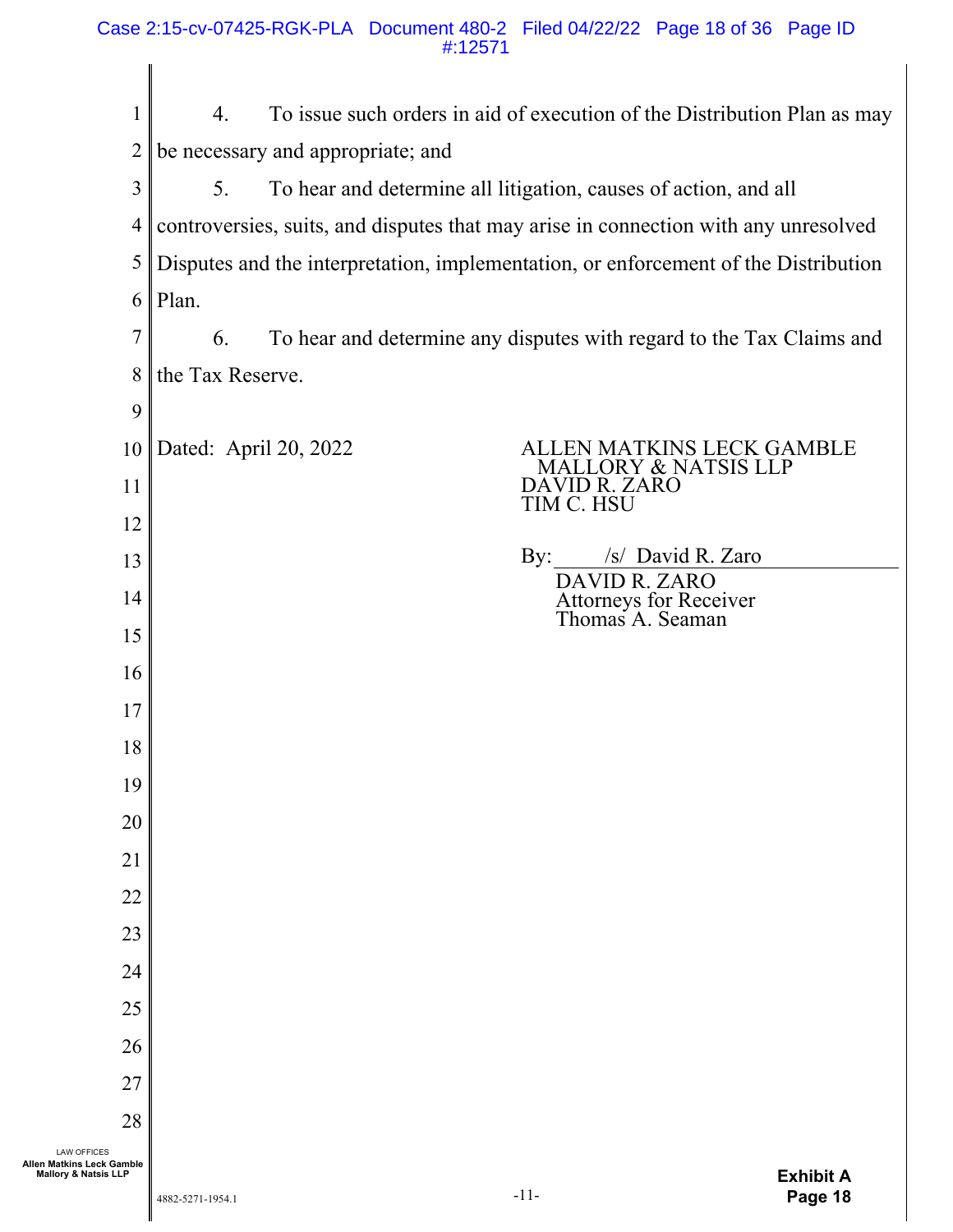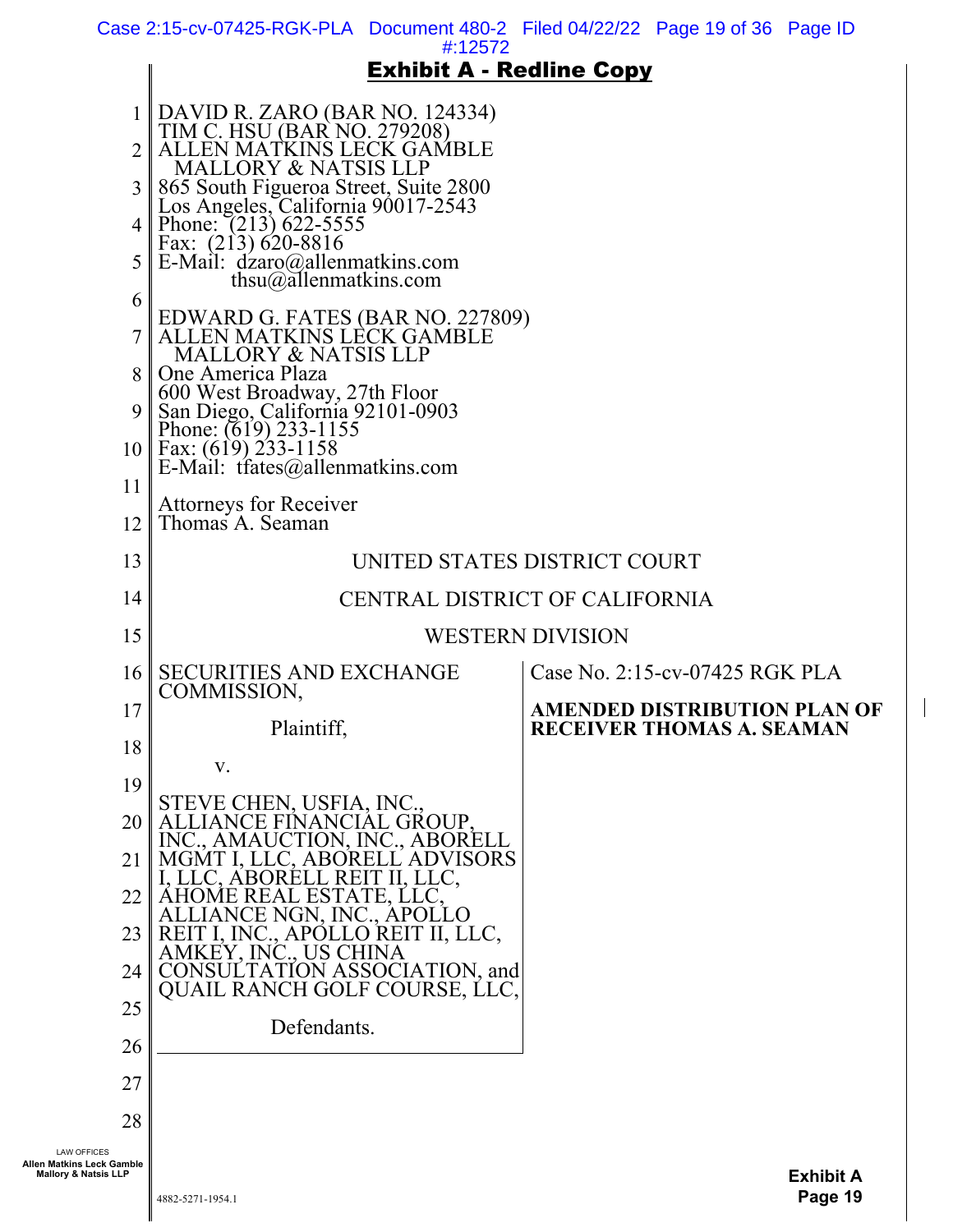| $\mathbf{1}$   | <b>AMENDED DISTRIBUTION PLAN</b>                                                                                                               |
|----------------|------------------------------------------------------------------------------------------------------------------------------------------------|
| $\overline{2}$ | This <b>Amended</b> Distribution Plan shall govern the administration and                                                                      |
| 3              | distribution by Thomas A. Seaman, the federal equity receiver (the "Receiver"), of                                                             |
| 4              | funds collected in connection with the above-captioned Securities and Exchange                                                                 |
| 5              | Commission ("Commission") enforcement action. As detailed below, the                                                                           |
| 6              | Receiver The Receiver has monetized essentially all assets of the Receivership                                                                 |
| 7              | <u>Entities and concluded the claims allowance process.<sup>1</sup> The Receiver filed all pre-</u>                                            |
| 8              | and post-receivership tax returns due to date and processed and paid the sole claim-                                                           |
| 9              | filed by the IRS. proposes that, a                                                                                                             |
| 10             | After setting aside amounts necessary for taxes and to pay the                                                                                 |
| 11             | aAdministrative eExpenses of the Receivership Estate and a reserve for contingent                                                              |
| 12             | or unknown federal tax liabilities, all available funds shall be distributed to Investor                                                       |
| 13             | Claimants with Allowed Claims determined in accordance with the principles and                                                                 |
| 14             | methods detailed below. Of note herein is that the original Distribution Plan is                                                               |
| 15             | amended to reflect that any future claim by the IRS shall be subordinated to the                                                               |
| 16             | payment of Allowed Claims of Investor Claimants in accordance with Department                                                                  |
| 17             | of Justice Directive 137 and the Order of this Court. The below described Tax                                                                  |
|                | 18 Reserve shall be distributed to the Claimants with Allowed Claims promptly                                                                  |
| 19             | following the final resolution of the open tax returns that have been filed with the                                                           |
| 20             | IRS.                                                                                                                                           |
| 21             | I.<br><b>DEFINITIONS.</b>                                                                                                                      |
| 22             | Unless the context otherwise requires, the below terms have the following                                                                      |
| 23             | meanings when used in their capitalized forms herein. Such meanings are equally                                                                |
| 24             | applicable to both the singular and plural forms of the terms.                                                                                 |
| 25             | "Administrative Expenses" means payments arising from services                                                                                 |
| 26             | performed and activities undertaken after the Receivership Date in connection with                                                             |
| 27             |                                                                                                                                                |
| 28             | The Receiver is attempting to recover approximately \$2 million in assets primarily from the State<br>of California Unclaimed Property office. |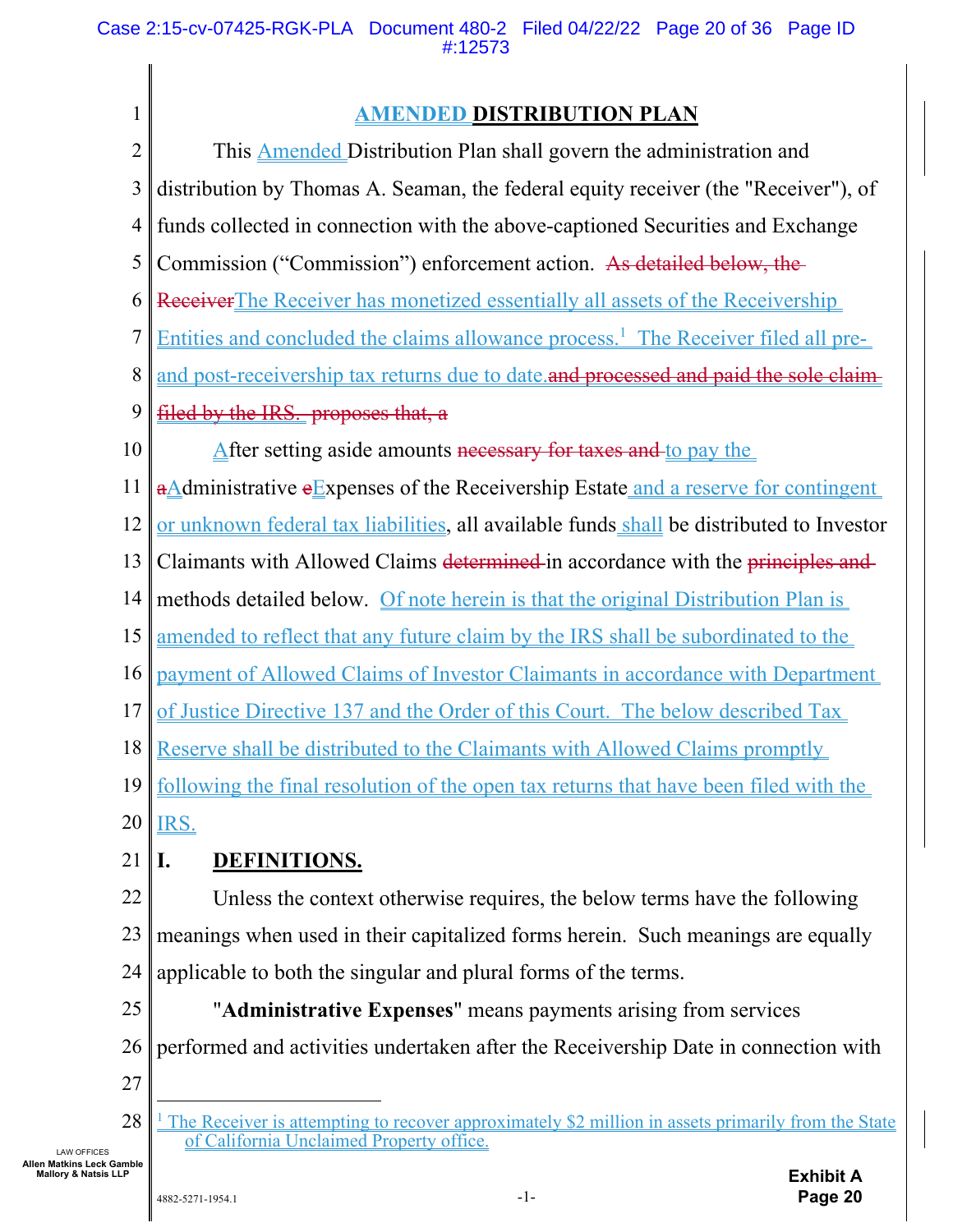#### Case 2:15-cv-07425-RGK-PLA Document 480-2 Filed 04/22/22 Page 21 of 36 Page ID #:12574

1 2 3 4 5 6 7 8 the administration and operation of the Receivership Estate, including but not limited to services rendered by the Receiver and for the Receiver by his attorneys, accountants or other professionals; goods and services provided by third party vendors; as well as other ordinary costs of operation. Pursuant to the terms of the Receiver's engagement, Administrative Expenses are paid on a rolling basis and are not subject to manner or timing of distributions under the Distribution Plan. For avoidance of doubt, Administrative Expenses shall be paid in full prior to the payment of the Allowed Claims of Claimants and Tax Claimants.

9 10 11 12 13 14 15 "**Allowed Claim**" means any Investor Claimant, Non-Investor Claimant or Tax Claimant claim for payment against the Receivership Entities allowed by the Court pursuant to an order entered in the above-captioned Receivership Case. An Allowed Claim shall not include claims for interest, late fees, contract or other consequential damages, contingent or unliquidated damages, claims submitted by Defendants or claims by Leaders or Insiders. The allowed amount of each Claim will bewas established upon the entry of the Court's order approving the Motion.

16 17 "**Bar Date**" means a date established by Court Order by which Claimants were required to submit their Proof of Claim to the Receiver.

18 19 "**Cash**" means all cash and cash equivalents of the Receivership Entities held by the Receiver.

20 21 22 23 "**Claim**" means any claim for payment against the Receivership Entity whether or not such right is reduced to judgment, liquidated, unliquidated, contingent, matured, unmatured, disputed, undisputed, legal, equitable, secured or unsecured.

24 25 26 "**Claim Amount**" means the net loss suffered by an Investor Claimant as calculated on a MIMO basis or the amount claimed by a Non-Investor Claimant or Tax Claimant.

27 28 "**Claimant**" or potential Claimant means a holder of a Claim, which may or may not be allowed.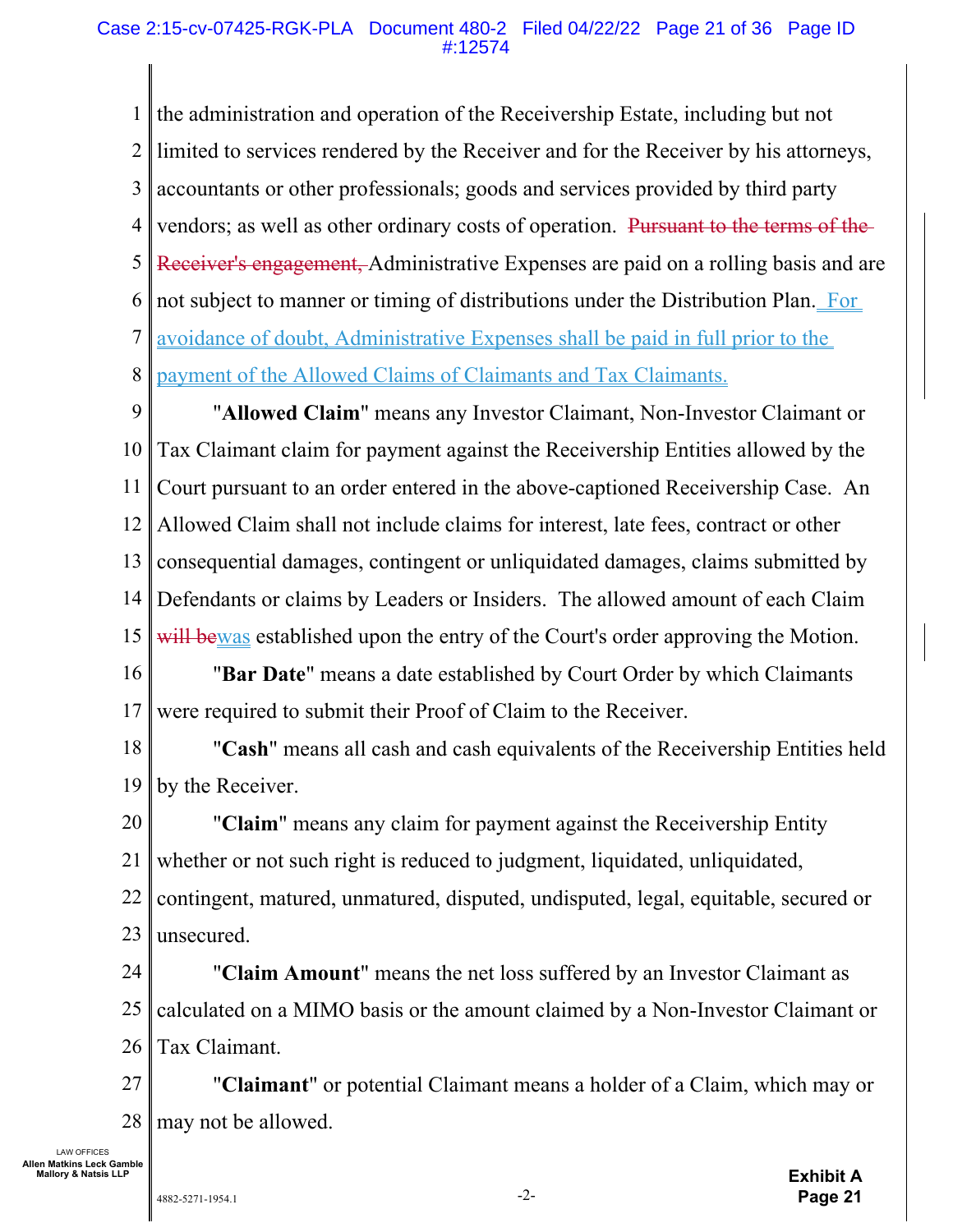1 2 "**Court**" means the United States District Court for the Central District of California.

3

"**Days**" means calendar days, unless otherwise specified herein.

4 5 "**Dispute**" means a written objection submitted to the Receiver by a Claimant regarding the amount the Receiver has identified as the Claimant's Claim Amount.

6

7 8 "**Estate**" or "**Receivership Estate**" means the collection or aggregate of all assets, including but not limited to Cash, claims, causes of action, or rights of recovery held by the Receiver on behalf of the Receivership Entity.

9 10 11 12 "**Insider**" means Defendant Steven Chen or a Person who is: a relative of Defendant Steven Chen including but not limited to children, siblings, wives and girl-friends; Leaders, salespeople, and officers, directors or management involved in the Receivership Entities.

13 14 15 16 17 "**Investor Claimant**" means a holder of a Claim that arises from one or more investments with or in the Receivership Entity by an individual investor. The MIMO calculations reflecting the Allowed Claim Amounts of Investor Claimants are set forth on Exhibits A and B to the Receiver's declaration in support of the Motion.

18 19 20 "**Leader(s)**" means those Persons who acted as or worked for the Receivership Entities as salespeople, distributors or aggravators of investment funds that were received from Investor Claimants.

21 22 23 24 25 26 "**MIMO**" means the money-in/money-out method used by the Receiver to calculate the compensable losses. For avoidance of doubt, MIMO reflects the net loss, if any, for each prospective Investor Claimant as determined by calculating the net amount of each investor's aggregate actual out of pocket payments made to the Receivership Entity ("Money-In"), less the aggregate amount of payments made back to that investor from the Receivership Entity ("Money-Out").

27 28 "**Motion**" means the Receiver's Motion to Approve: (1) Receiver's Recommendations As To Allowed Claims; (2) Receiver's Recommendations As To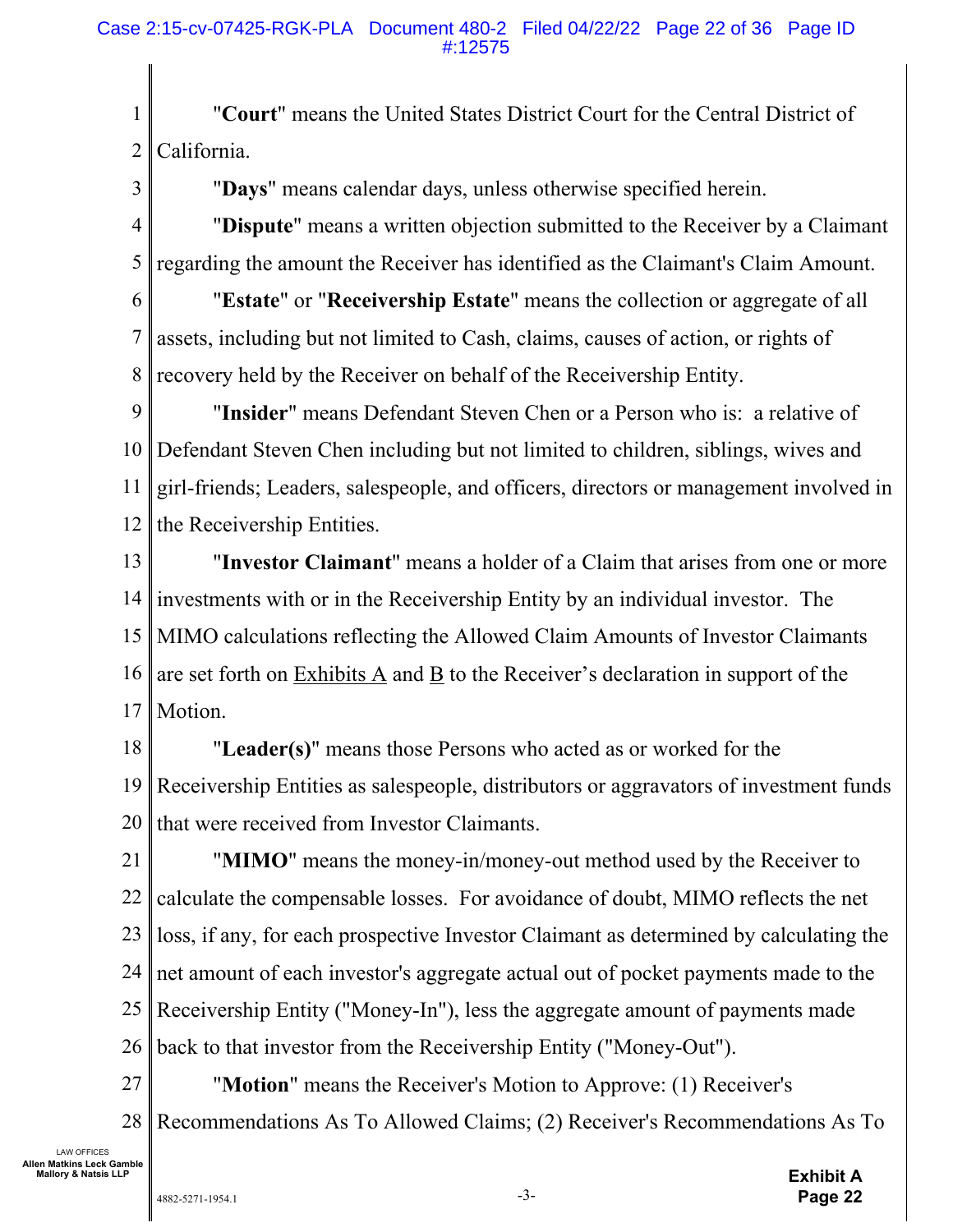1 Disputed Claims; (3) Authorization to Limit Scope of Receivership to Identified

2 Receivership Entities; and (4) Distribution Plan. Doc 444.

3 4 "**Motion to Amend Plan**" means the Motion to Approve Receiver's Amended Distribution Plan.

5 6 7 8 9 "**Non-Investor Claimant**" means a Claimant who provided valuable goods or services to the Receivership Entities prior to the Receivership Date, including employees and those who may qualify as Insiders or Leaders. The list of Non-Investor Claimants iswas attached as Exhibit C to the Receiver's declaration in support of the Motion.

10 11 12 "**Person**" means natural individuals as well as legal entities including, but not limited to, corporations, partnerships, limited liability companies, trusts and governmental entities.

13 14 15 16 "**Pro Rata Share**" means a proportionate share such that the ratio of the consideration distributed on account of an Allowed Claim to the amount of such Allowed Claim is the same as the ratio of the consideration distributed on account of all Allowed Claims to the amount of all Allowed Claims.

17 18 19 20 21 "**Proof of Claim Form**" means either the electronic claim form or hard copy claim form which was established via the claims portal made available to Claimants in which the Receiver provided each Claimant with notice of the Bar Date and provided detailed instructions to Claimants with regard to the completion of the claim form and the means to submit their Claim to the Receiver.

22 23 "**Receiver**" means Thomas A. Seaman, by and through The Thomas Seaman Company, the federal equity receiver for the Receivership Entities.

24 25 "**Receivership Case**" means that lawsuit pending in the Court, known as SEC v. Steve Chen, USFIA, Inc., et al., Case No. 2:15-cv-07425 RGK PLA, the

26 Honorable R. Gary Klausner, presiding.

27

"**Receivership Date**" means September 28, 2015.

28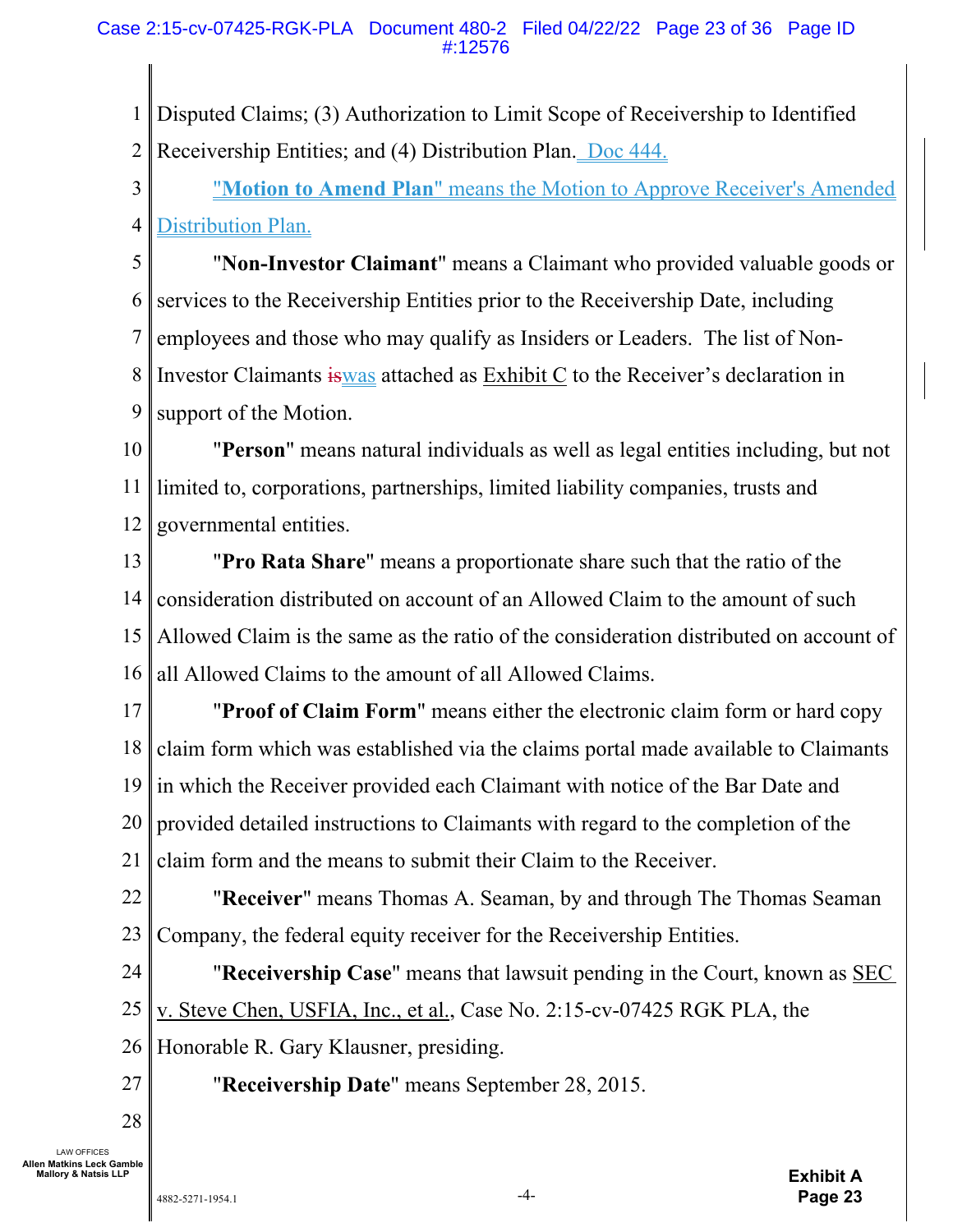| 1              | "Receivership Entities" or "Receivership Entity" means separately or                          |
|----------------|-----------------------------------------------------------------------------------------------|
| $\overline{2}$ | collectively, the following entities:                                                         |
| 3              | Aborell Advisors I LLC (formerly Apollo Advisors I LLC)                                       |
| 4              | Aborell Mgmt I LLC (formerly Apollo Mgmt I LLC)                                               |
| 5              | Aborell REIT II LLC (formerly Apollo REIT II LLC)                                             |
| 6              | Ahome Real Estate LLC                                                                         |
| 7              | Alliance Financial Group, Inc.                                                                |
| 8              | Alliance NGN, Inc.                                                                            |
| 9              | Amauction, Inc.                                                                               |
| 10             | <b>Amkey Global Corporation</b>                                                               |
| 11             | Amkey, Inc.                                                                                   |
| 12             | Hills Garden Hotel, LLC                                                                       |
| 13             | USFIA, Inc.                                                                                   |
| 14             | "Tax Claimant" means a holder of a Claim that arising from unpaid local,                      |
| 15             | state, or federal taxes due and payable prior to the Receivership Date or in                  |
| 16             | <u>connection with the qualified settlement fund tax returns filed during the course of</u>   |
| 17             | the Receivership Case.                                                                        |
| 18             | <u>"Tax Reserve" means the sum of \$16,500,000, reserved and set aside to pay</u>             |
|                | 19 <u>future federal tax obligations, if any, and outstanding Administrative Expenses.</u> As |
| 20             | reflected herein, the Tax Reserve shall be held by the Receiver only so long as               |
| 21             | necessary to address the future obligations to the IRS arising out of tax returns that        |
| 22             | have been filed on behalf of the Receivership Entities. For avoidance of doubt, the           |
| 23             | Receiver does not believe that any further taxes are due to the IRS but the IRS has           |
| 24             | failed to acknowledge this fact nor otherwise agree to subordinate any, as yet                |
| 25             | unknown, future obligation. As such, this Tax Reserve is solely in place to address           |
| 26             | the circumstance where the District Court determines that its Order approving the             |
| 27             | subordination of the IRS' claims as set forth in this Amended Plan is not enforceable         |
| 28             | and the IRS otherwise refuses to cooperate with the Receiver to subordinate their             |

LAW OFFICES **Allen Matkins Leck Gamble Mallory & Natsis LLP** 

 $\mathsf{l}$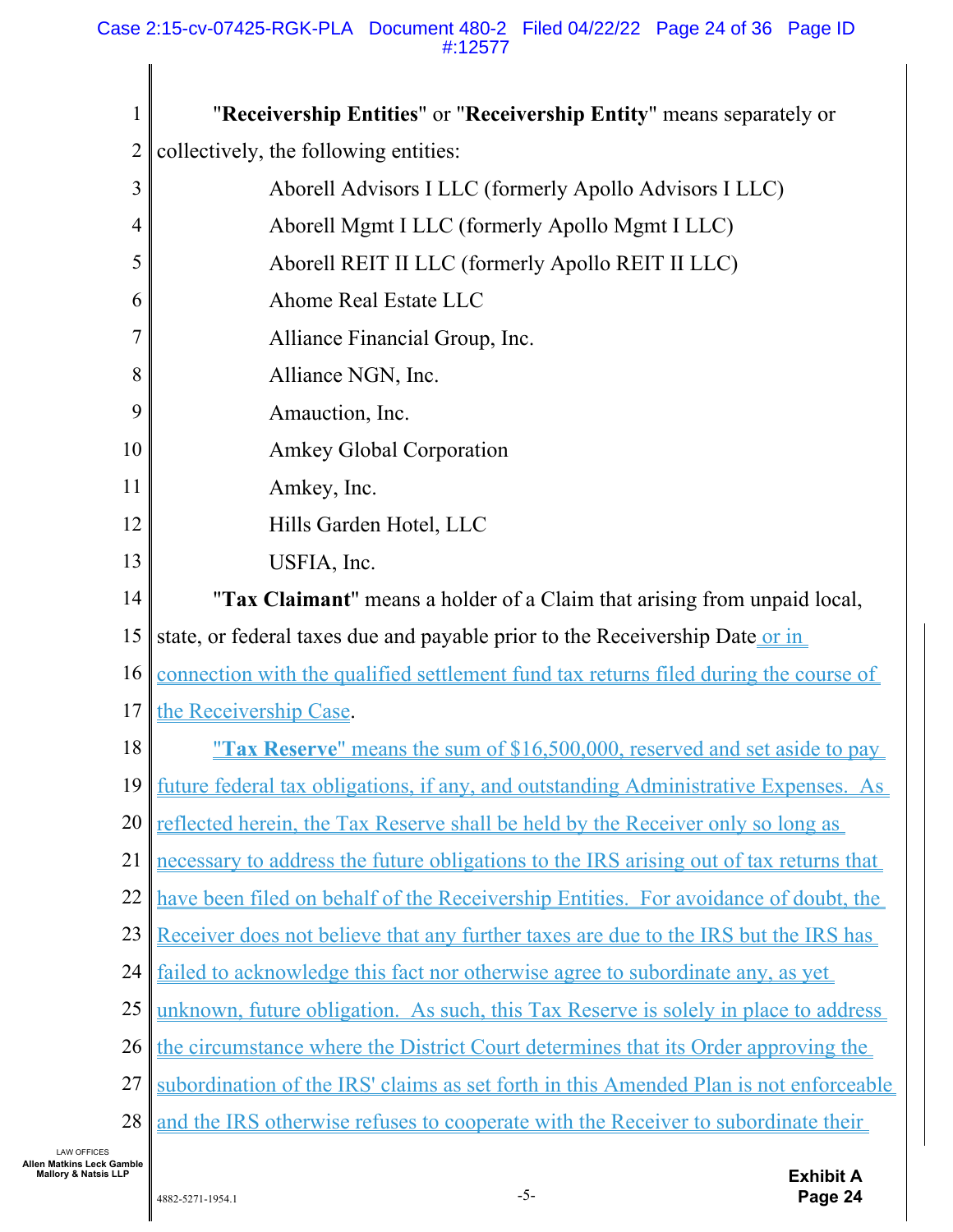#### Case 2:15-cv-07425-RGK-PLA Document 480-2 Filed 04/22/22 Page 25 of 36 Page ID #:12578

1 claims to the payment in full of Administration Expenses and the Allowed Claims of

2 Claimants.

#### 3 **II. TREATMENT OF CLAIMS.**

4

## **A. Claims Of Investor Claimants.**

5 6 7 8 9 10 11 12 13 14 As reflected in the Motion, the Receiver has evaluated the Claims submitted by Investor Claimants and determined the amount of each claim of the Investor Claimants using the MIMO analysis to calculate the net loss suffered by each investor in the Receivership Entities. Equitable principles require that all Investor Claimants with Allowed Claims be treated equally, for distribution purposes. Distributions to Investor Claimants with Allowed Claims will be determined based on each investor's Allowed Claim Amount, using a pro rata methodology. As such, the Receiver shall only make Cash payments to Investor Claimants with Allowed Claims for their share of the below described available Receivership Funds, after his application of the Pro Rata methodology.

15

## **B. Non-Investor Claimants.**

16 17 18 19 20 21 22 As also reflected in the Motion, the Receiver evaluated claims submitted by Non-Investor Claimants to assess whether the Claimants provided valuable goods or services to the Receivership Estate prior to the Receivership Date. The Claims submitted by Leaders and Insiders were disallowed and will not be paid. The Allowed Claims of other Non-Investor Claimants with Allowed Claims will be pooled along with the Allowed Investor Claims and the Allowed Claims will be paid on a pro rata basis.

23

## **C. Employee and Identified Post-Receivership Investors.**

24 25 26 27 28 Consistent with the Motion, the Receiver has recommended for allowance certain claims of employees of the Receivership Entities for work performed prior to the Receivership Date. See Exhibit C to the Receiver's declaration in support of the Motion. The Receiver has also recommended for allowance the four Investor Claims submitted by Investors where the funds were received after the Receivership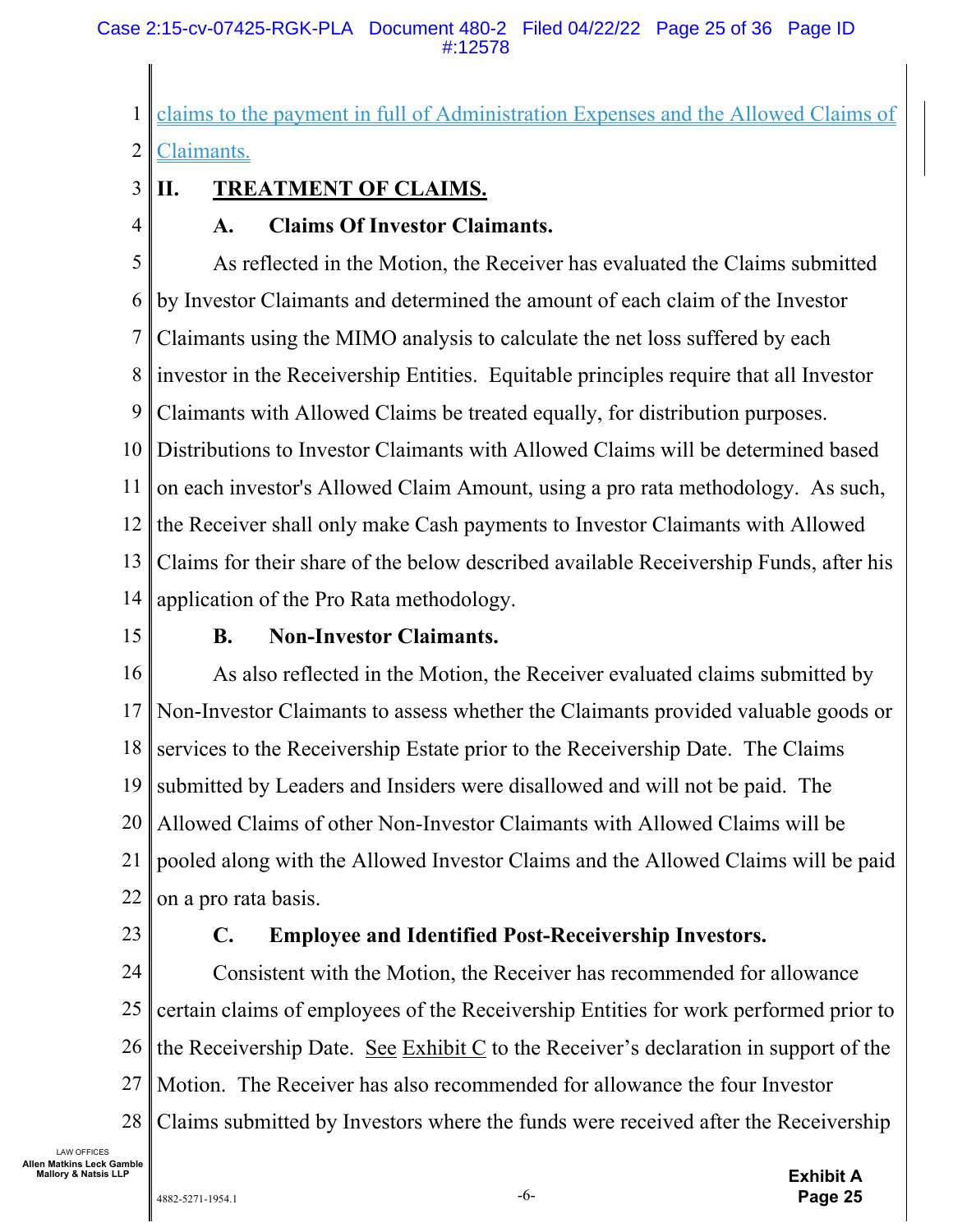1 2 3 Date. As to the Allowed Claims of these identified employees and post-Receivership Date investors, the Receiver will pay the Claimants 100% of their Allowed Claims.

4

## **D. Tax Claimant Claims.**

5 6 7 8 9 10 11 12 13 14 The Receiver has completed a diligent review of the Receivership Entities' records in an effort to identify Tax Claimant Claims, which have been calculated at their face value. With regard to the Tax Claimant Claims received from State and Local tax agencies, the claims shall be allowed per the Receiver's recommendations and order of the Court. Distributions to holders of state and local Allowed Tax Claimant Claims shall be subordinated to the payment of Administrative Expenses, Federal tax obligations and full payment of the Investor and Non-Investor Allowed Claims. If there are funds remaining in the Estate after the foregoing payments, then Allowed Tax Claimant Claims of state and local agencies will be paid on a pro rata basis along with all Allowed Claims.

15 16 17 18 19 20 21 22 23 24 25 26 27 28 As of the date of this Distribution Plan, there has not been a determination of the amount of State and Federal taxes that are owed, if any. However, it appears based on the income tax returns that the Receiver intends to file that The Receiver has filed federal tax returns related to the Receivership Entities and the qualified settlement fund. While no federal income taxes willwere be owed for the pre or post receivership  $\frac{\text{tax}}{\text{periods}}$ . However, it is not certain that the Internal Revenue Service ("IRS") asserted a claim of \$29,193,96 for penalties and a small amount of interest (but no income taxes.) will agree with the Receiver that no taxes are owed and that the tax returns are proper. In the event that the IRS does not agree with the tax returns as filed by the Receiver and deems taxes to be owing, the Receiver will seek the IRS' cooperation to resolve tax issues and to subordinate the IRS tax claims if any, The Receiver has no knowledge of any other federal tax obligations or any basis for the IRS to amend its claim or otherwise audit the tax returns filed by the Receiver.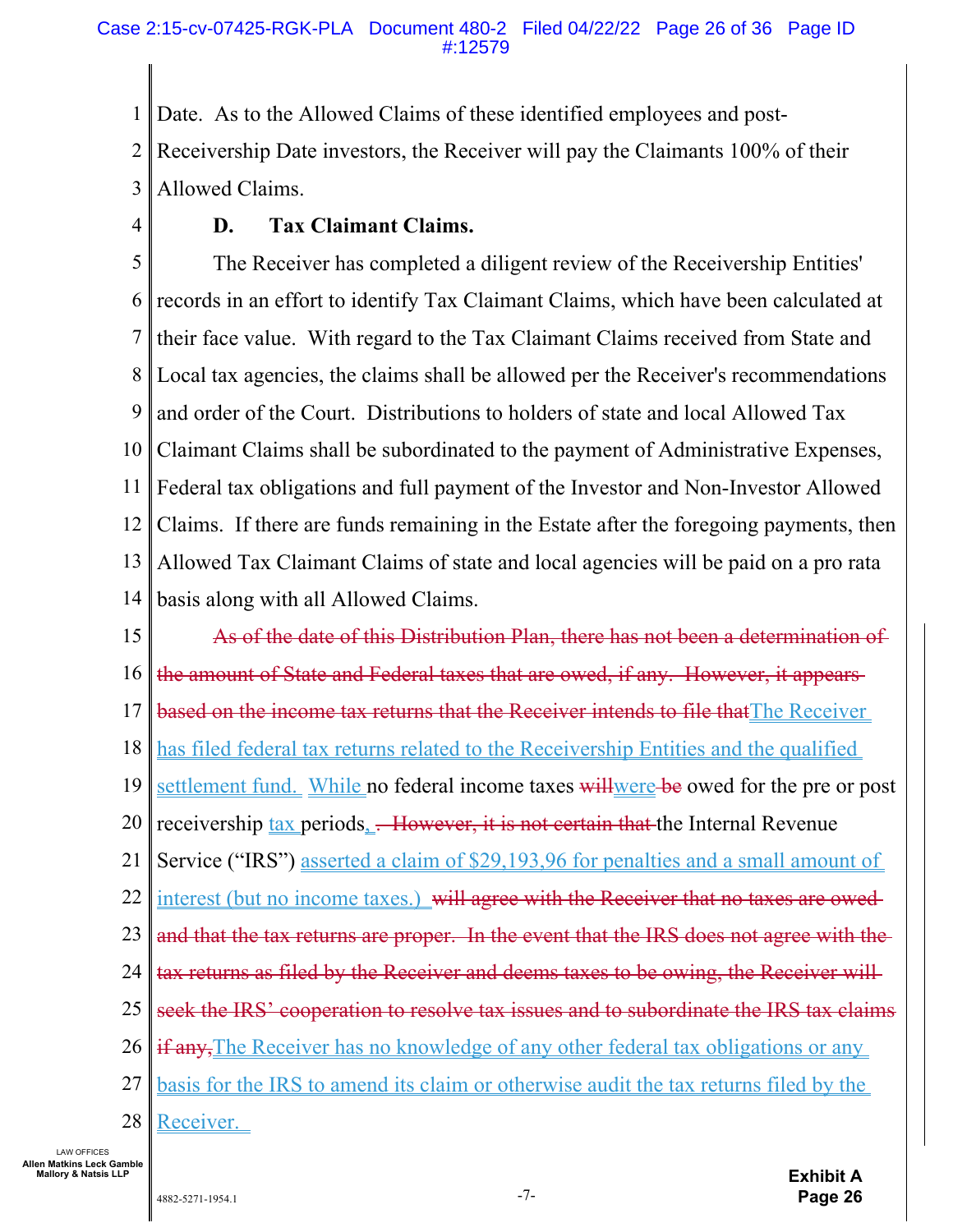#### Case 2:15-cv-07425-RGK-PLA Document 480-2 Filed 04/22/22 Page 27 of 36 Page ID #:12580

| $\mathbf{1}$   |                                                                                                                                                                   |
|----------------|-------------------------------------------------------------------------------------------------------------------------------------------------------------------|
| $\overline{2}$ | <u>Any future claims by the IRS for taxes owed by the Receivership Entities, the </u><br>Receiver, or any of them, shall be subordinate to the Allowed eClaims of |
|                |                                                                                                                                                                   |
| 3              | investors Investor Claimants and Administrative Expenses in accordance with the                                                                                   |
| 4              | policy set forth in Department of Justice Tax Division Directive 137 ("Directive                                                                                  |
| 5              | 137"). For avoidance of doubt, if the IRS conducts an audit of the tax returns or                                                                                 |
| 6              | otherwise seeks payment for taxes related to the Receivership Entities or the                                                                                     |
| 7              | <u>qualified settlement fund, then claims of the IRS shall not be paid until such time as</u>                                                                     |
| 8              | the To the extent that it is ultimately determined that there are federal tax obligations                                                                         |
| 9              | owed to the IRS, these claims shall be paid in full prior to the payment of Allowed                                                                               |
| 10             | Claims of otherall Investor Claimants and Administrative Expenses have been paid                                                                                  |
| 11             | in full. Claimants. No distributions can be made until the claims of the IRS are-                                                                                 |
| 12             | determined. The Receiver, having no knowledge of any existing or prospective IRS                                                                                  |
| 13             | claims, shall have no personal liability to the IRS as to any claims for taxes,                                                                                   |
| 14             | penalties or otherwise.                                                                                                                                           |
| 15             | <u>If and only if, the IRS objects to the subordination of its claim(s) or refuses to</u>                                                                         |
| 16             | cooperate with the Receiver as called for in Directive 137, then the Receiver shall                                                                               |
| 17             | hold the Tax Reserve until the earlier of: the IRS agreeing to subordinate its claims                                                                             |
|                | 18 <u>or to not otherwise pursue an audit or any amendments of the tax returns filed by the</u>                                                                   |
| 19             | Receiver, or the running of the statute of limitations (the "Reserve Period").                                                                                    |
| 20             | $\parallel$ III.<br><b>DISTRIBUTIONS.</b>                                                                                                                         |
| 21             | <b>Establishment Of A Reserve For Taxes and Administrative</b><br>A.                                                                                              |
| 22             | <b>Expenses.</b>                                                                                                                                                  |
| 23             | As noted above, as a result of the IRS' refusal to cooperate with the Receiver,                                                                                   |
| 24             | the amount of <b>Federal</b> taxes that may be due in the future and the priority of any                                                                          |
| 25             | such tax claims has not yet beencannot be determined. Further, the Receiver                                                                                       |
| 26             | <u>recognizes that there is uncertainty as the authority of the District Court to</u>                                                                             |
| 27             | unilaterally subordinate a claim of the IRS. As such, absent an Accordingly, once-                                                                                |
| 28             |                                                                                                                                                                   |

LAW OFFICES **Allen Matkins Leck Gamble Mallory & Natsis LLP**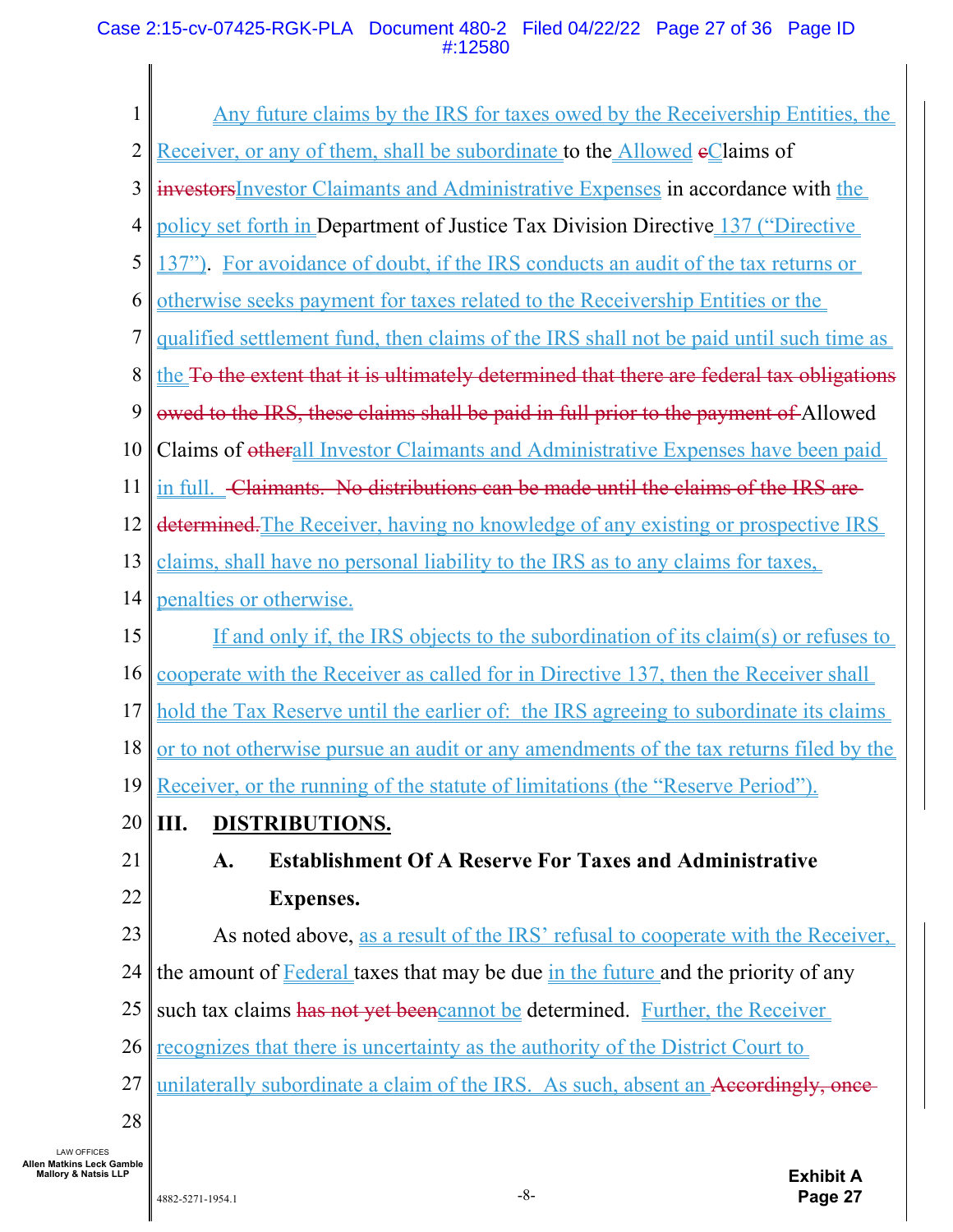#### Case 2:15-cv-07425-RGK-PLA Document 480-2 Filed 04/22/22 Page 28 of 36 Page ID #:12581

| $\mathbf{1}$   | the tax issues have been resolved, either by agreement with the $IRS_{\frac{1}{2}}$ the Receiver |
|----------------|--------------------------------------------------------------------------------------------------|
| $\overline{2}$ | will hold and maintain the Tax Reserve for the Reserve Period.                                   |
| 3              | or via Court order, the Receiver will file a motion for authority to make a                      |
| 4              | distribution to Claimants with Allowed Claims pursuant to the terms of this-                     |
| 5              | Distribution Plan. The Receiver envisions making only one distribution. The                      |
| 6              | <u>Receiver will make two distributions to the Claimants with Allowed Claims. First,</u>         |
| 7              | the Receiver will promptly distribute \$45,800,000, reflecting a 53% recovery by                 |
| 8              | Investor Claimants with Allowed claims. In the event sufficient additional funds-                |
| 9              | should become available for distribution, or there are large amounts of un-negotiated            |
| 10             | distribution payments the Receiver may make a subsequent distribution, however-                  |
| 11             | that is unlikely given the large number of claimants and expense of administering a-             |
| 12             | second distribution. Second, upon the earlier of an agreement with the IRS to either             |
| 13             | not audit or further review the tax returns or to subordinate their claims or the end of         |
| 14             | the Reserve Period, the Receiver will distribute the Tax Reserve to those with                   |
| 15             | Allowed Claims after payment of Administrative Expenses. The timing of such-                     |
| 16             | future distributions,                                                                            |
| 17             | Following the second distribution, Receivership funds not remitted to if any,                    |
| 18             | shall be left to the reasonable judgment of the Receiver. Any Receivership Funds-                |
| 19             | not remitted to Claimants or Tax Claimants with Allowed Claims in connection with                |
| 20             | this Distribution Plan (at such time as the Receiver's engagement is terminated) and             |
| 21             | payment of Administrative Expenses, will be remitted to the Commission for                       |
| 22             | turnover to the United States Treasury.                                                          |
| 23             | The Receiver is authorized to make and implement immaterial changes to the                       |
| 24             | Distribution Plan, including extensions to procedural deadlines set forth herein. If a           |
| 25             | change is deemed to be material by the Receiver, then he will petition the Court for             |
| 26             | approval to amend the Distribution Plan prior to implementation of the change.                   |
| 27             |                                                                                                  |

28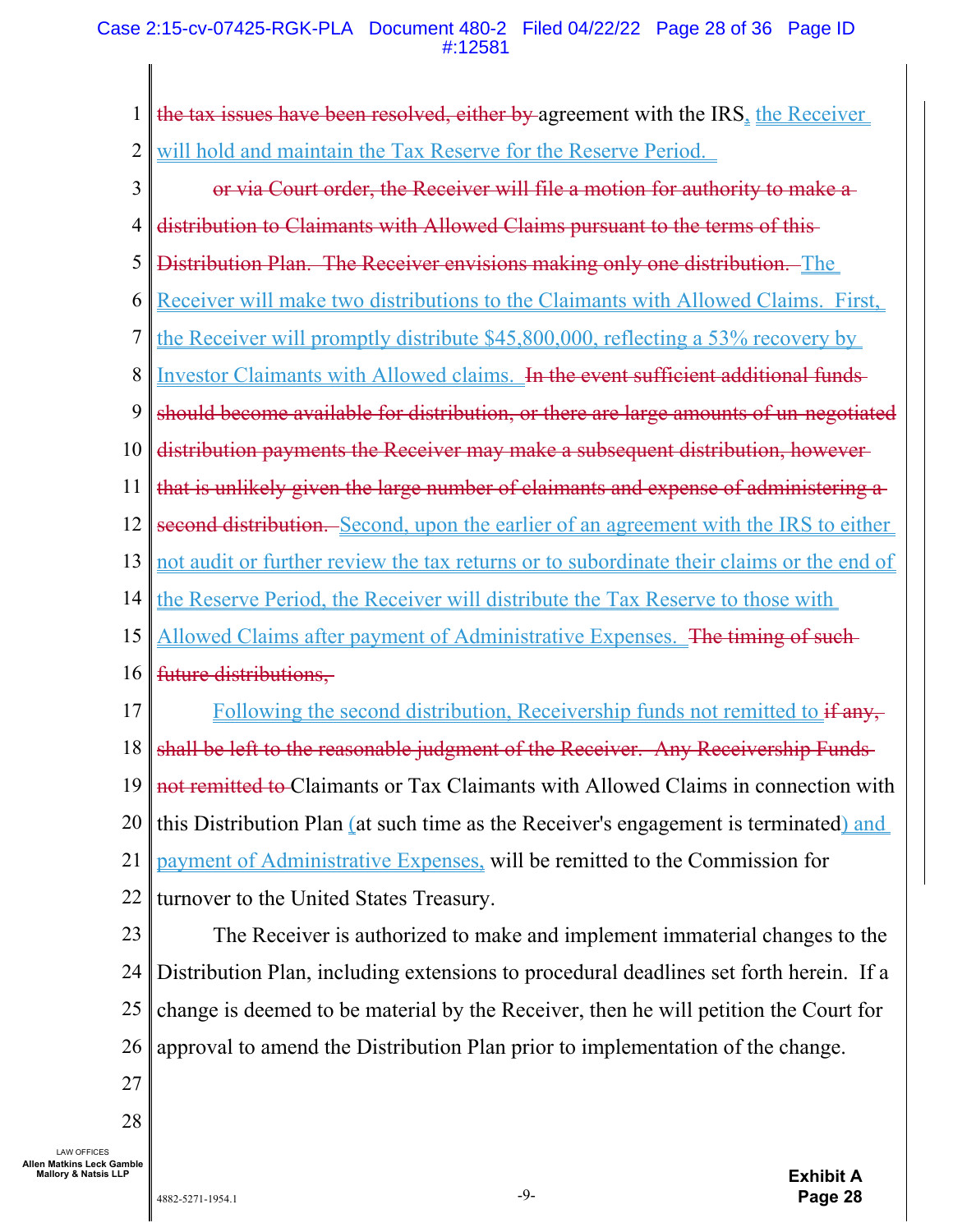### **B. Distribution Payments.**

2 3 4 5 6 As noted above, once the outstanding tax issues have been resolved, either by agreement with the IRS or via Court order, the Receiver will file a motion for authority to make a distribution to Claimants with Allowed Claims pursuant to the terms of this Distribution Plan. Except as described herein, Only those Claimants with Allowed Claims will be entitled to receive distribution payments.

7 8 Any future claims by the IRS shall be subordinate to the payment in full of the Investor Claimants. Alternatively, if the IRS claims are not subordinated as

9 10 discussed above, then the Receiver will use the Tax Reserve to pay any future tax liabilities.

11 12 13 14 15 With regard to the payment of all other Claims, t**The Receiver will base the** distributions on his MIMO analysis and will make the payments to the Claimants with Allowed Claims for their share of the funds on-hand, after applying a pro rata methodology, as soon as practicable after the Court has entered the order authorizing the distribution.

16 17 18 19 20 21 22 23 24 The Receiver shall make all distributions in Cash in the form of either a check, electronic transfer using Paypal (when Claimants submitted their claims, they were asked to choose between a check or electronic transfer via Paypal as their form of payment for distributions) or other method deemed reasonable by the Receiver. Unless the Claimant otherwise requests, distributions shall be directed to the name and address in the Receiver's records. The tax treatment of the distributions and payment of such taxes, if any, shall be the responsibility of each Claimant and Claimants should consult their tax advisors for advice regarding the tax treatment of the distributions they receive.

25

1

## **C. Uncashed Distributions.**

26 27 28 Checks will bear a stale date of one hundred and twenty (120) days from the date of issuance or Receiver may otherwise notify Claimants that the checks will be void after 120 days. Checks that are not negotiated within the 120 day check-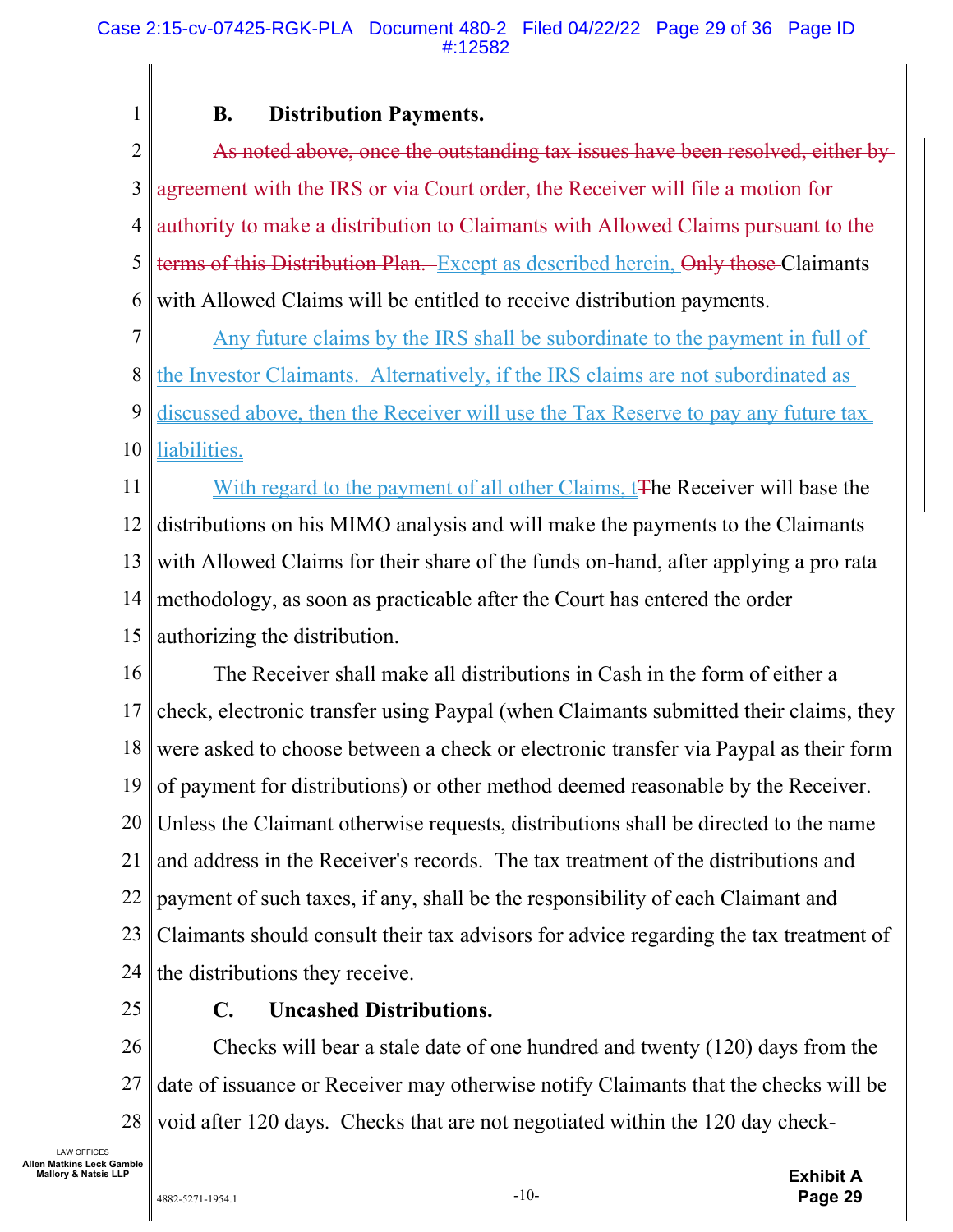1 2 cashing period will be voided. At such time as the Receiver deems appropriate, the issuing financial institution will be instructed to stop payment on those checks.

3 4 5 6 7 8 9 10 11 The Receiver shall conduct a reasonable investigation into distribution checks that remain uncashed for the purpose of identifying viable addresses for holders of Allowed Claims. If a viable address can be identified, the payment shall be reissued as soon as practicable. If a viable address cannot be identified, the Claimant's Claim will be automatically and permanently extinguished. Any funds remaining in Receivership accounts 180 days after all distribution checks have been issued shall be retained and applied to future distributions on all remaining Allowed, nonsubordinated Claims, if any, to pay future Administrative Expenses, or as otherwise ordered by the Court.

#### 12 **IV. RETENTION OF JURISDICTION.**

13 14 15 The Court shall have and retain exclusive jurisdiction over matters arising out of, or related to the Receivership and the Distribution Plan including but not limited to, the following:

16 17 18 1. To consider any modifications deemed material by the Receiver to the Distribution Plan, to cure any defect or omission, or reconcile any inconsistency in the Distribution Plan, address Federal tax issues, or any order of the Court;

19 20 21 22 23 24 2. To protect or adjudicate rights to the assets of the Receivership Estate; 3. To protect the Receiver from adverse claims against the Receiver arising out of or related to his work as the Receiver, (either before or after he is discharged), any claims arising out of the distribution process, tax issues and/or any efforts interfere with the Receiver's administration of the Estate or the Distribution Plan;

25 26 4. To issue such orders in aid of execution of the Distribution Plan as may be necessary and appropriate; and

27 28 5. To hear and determine all litigation, causes of action, and all controversies, suits, and disputes that may arise in connection with any unresolved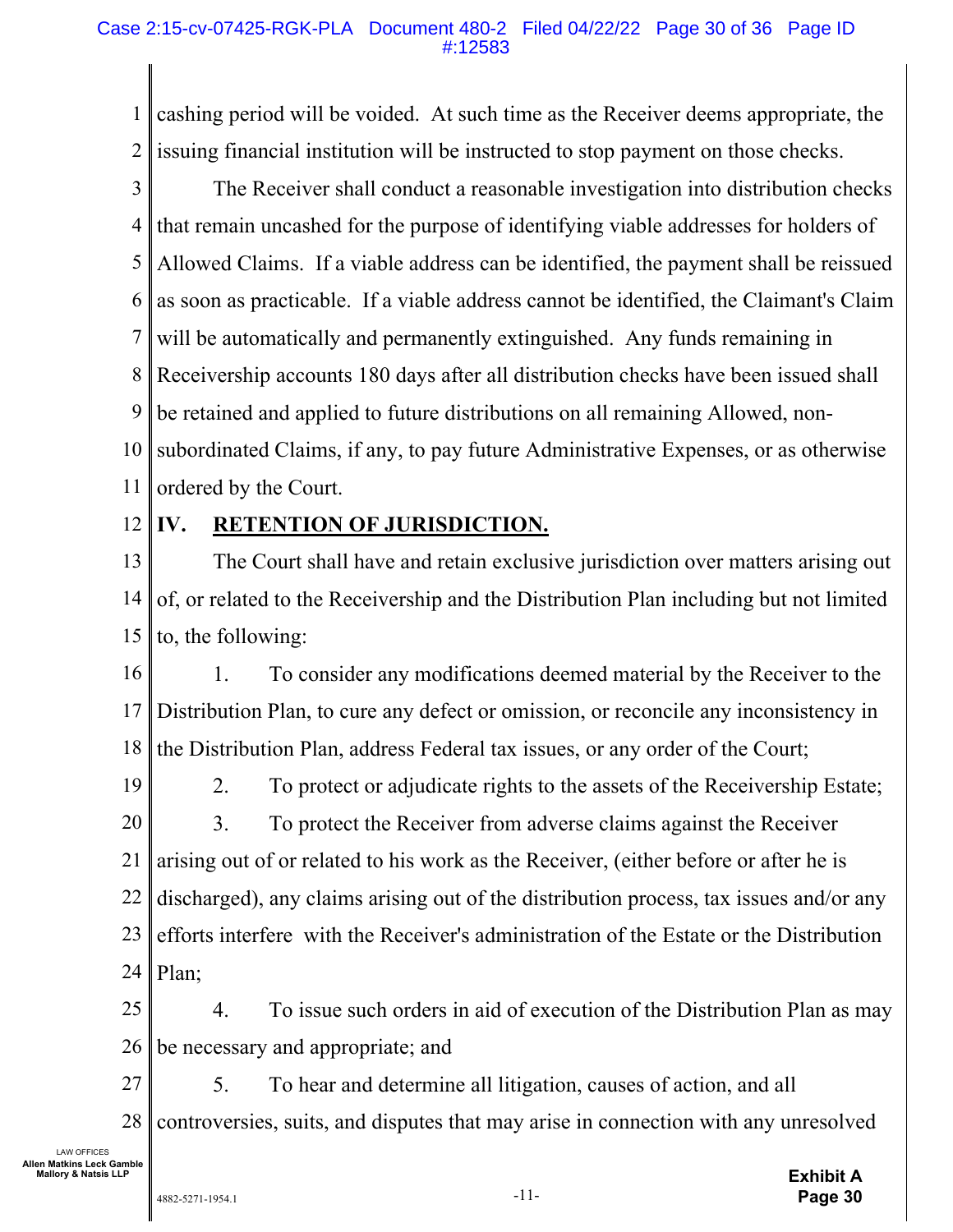#### Case 2:15-cv-07425-RGK-PLA Document 480-2 Filed 04/22/22 Page 31 of 36 Page ID #:12584

| $\mathbf{1}$                                      | Disputes and the interpretation, implementation, or enforcement of the Distribution                    |
|---------------------------------------------------|--------------------------------------------------------------------------------------------------------|
| $\overline{2}$                                    | Plan.                                                                                                  |
| $\mathfrak{Z}$                                    | To hear and determine any disputes with regard to the Tax Claims and<br>6.                             |
| $\overline{4}$                                    | the Tax Reserve.                                                                                       |
| 5                                                 |                                                                                                        |
| 6                                                 | Dated: <del>December 7, 2020</del> April 20, 2022<br>ALLEN MATKINS LECK GAMBLE<br>MALLORY & NATSIS LLP |
| $\overline{7}$                                    | DAVID R. ZARO<br>TIM C. HSU                                                                            |
| 8                                                 |                                                                                                        |
| 9                                                 | /s/ David R. Zaro<br>By:                                                                               |
| 10                                                | DAVID R. ZARO<br>Attorneys for Receiver<br>Thomas A. Seaman                                            |
| 11                                                |                                                                                                        |
| 12                                                |                                                                                                        |
| 13                                                |                                                                                                        |
| 14                                                |                                                                                                        |
| 15                                                |                                                                                                        |
| 16                                                |                                                                                                        |
| 17                                                |                                                                                                        |
| 18                                                |                                                                                                        |
| 19                                                |                                                                                                        |
| 20                                                |                                                                                                        |
| 21                                                |                                                                                                        |
| 22                                                |                                                                                                        |
| 23                                                |                                                                                                        |
| 24                                                |                                                                                                        |
| 25                                                |                                                                                                        |
| 26                                                |                                                                                                        |
| 27                                                |                                                                                                        |
| 28<br><b>LAW OFFICES</b>                          |                                                                                                        |
| Allen Matkins Leck Gamble<br>Mallory & Natsis LLP | <b>Exhibit A</b>                                                                                       |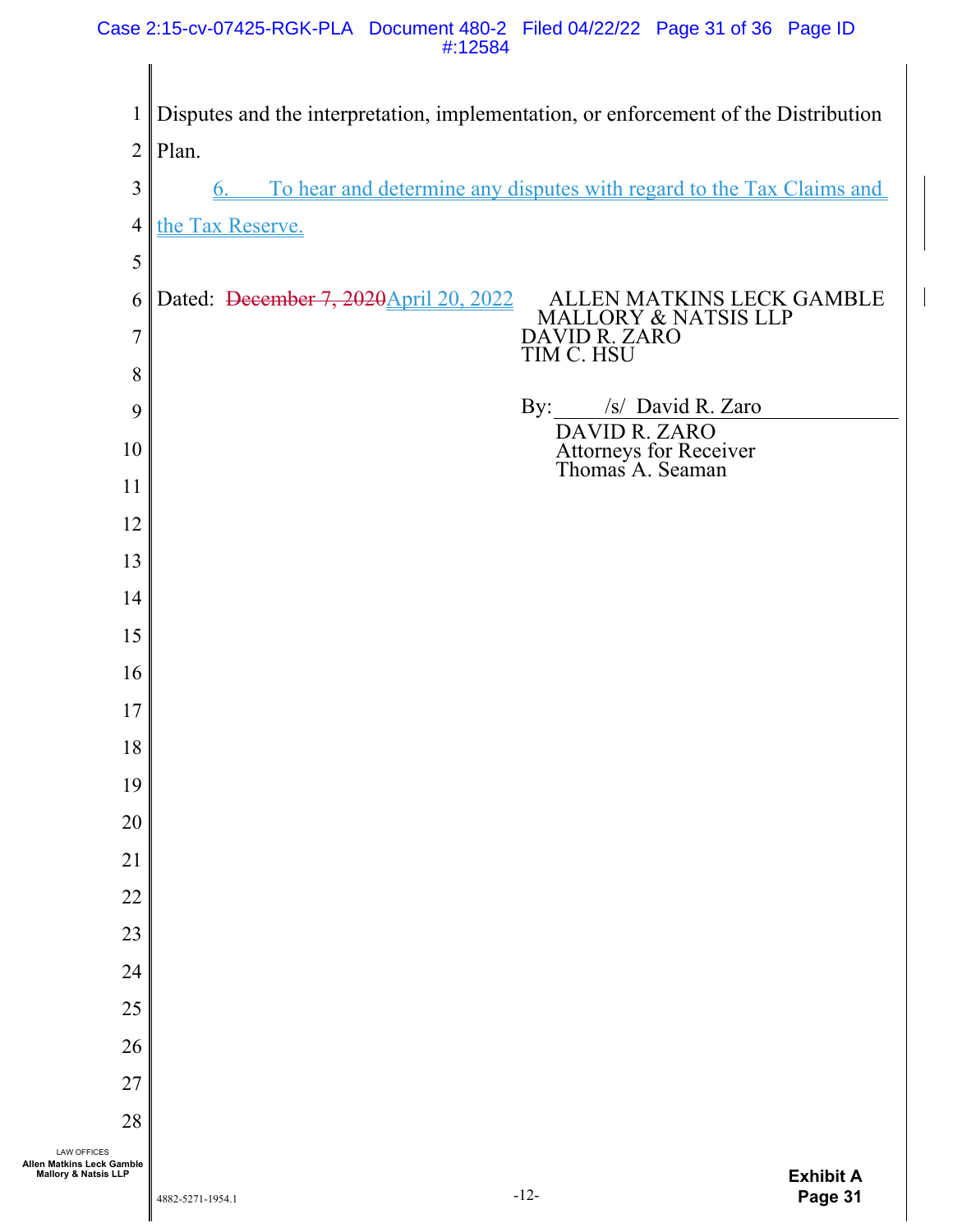

#### USFIA Pre-Receivership Federal Income Tax Returns

| Alliance NGN, Inc.<br>14-1876638            |  |
|---------------------------------------------|--|
|                                             |  |
| 56-2370579<br>Amkey, Inc.                   |  |
| 45-4538251<br>Amauction, Inc.               |  |
| USFIA Inc.<br>45-2698451                    |  |
| Ahome Real Estate LLC<br>27-2792726         |  |
| <b>Aborell Advisors I LLC</b><br>45-2495832 |  |
| Aborell MGMT LLLC<br>45-2912330             |  |
| Aborell REIT II LLC<br>45-2475474           |  |
| Amkey Global Corporation<br>47-1930058      |  |
| 27-2473432<br>Alliance Financial Group      |  |

#### USFIA Qualified Settlement Fund Federal Income Tax Returns

| Entity                     | <b>TIN</b> |
|----------------------------|------------|
| USFIA Inc. in Receivership | 47-5201610 |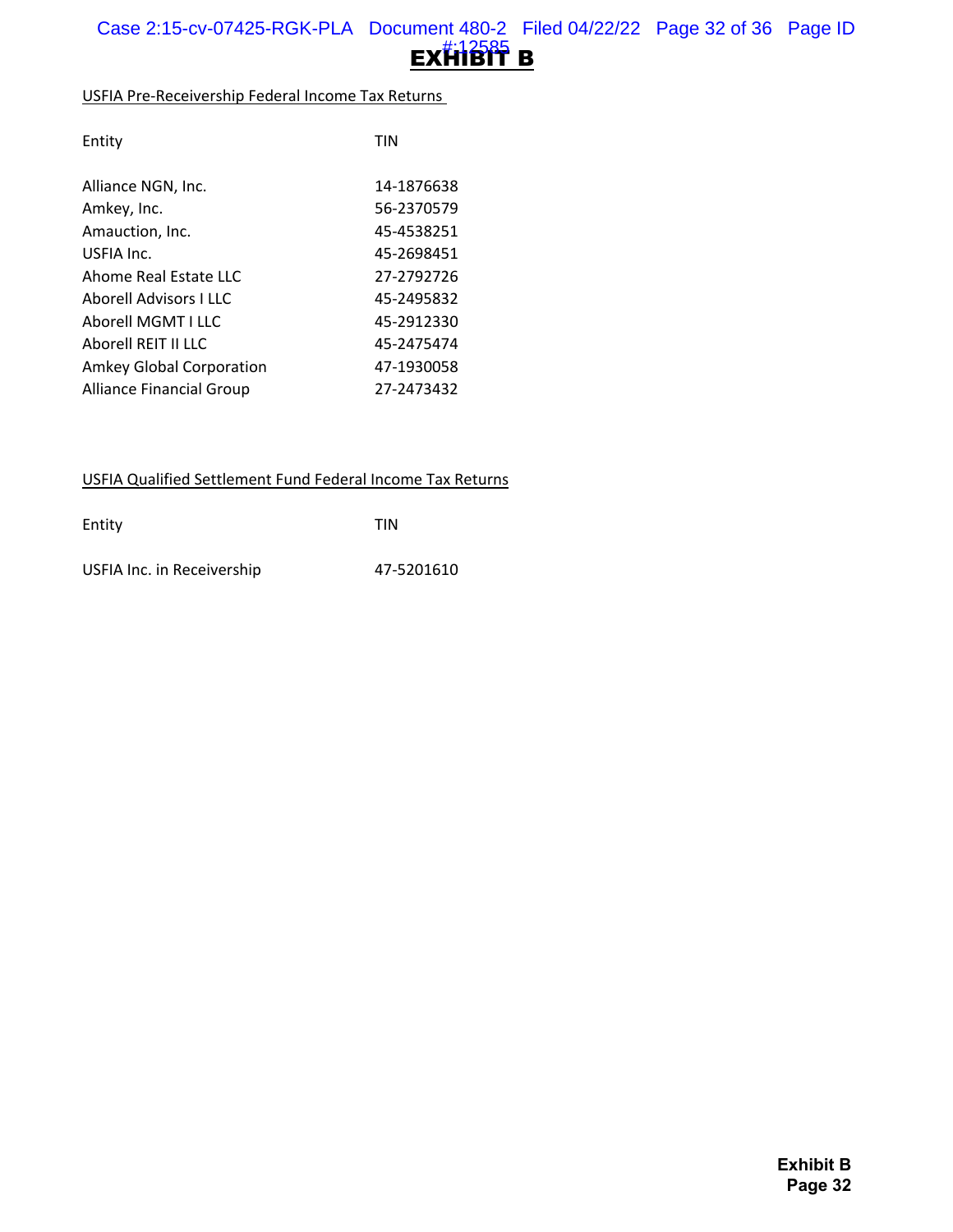#### Case 2:15-cv-07425-RGK-PLA Document 480-2 Filed 04/22/22 Page 33 of 36 Page ID #:12586

Tax Years

Tax Years

2015 through 2020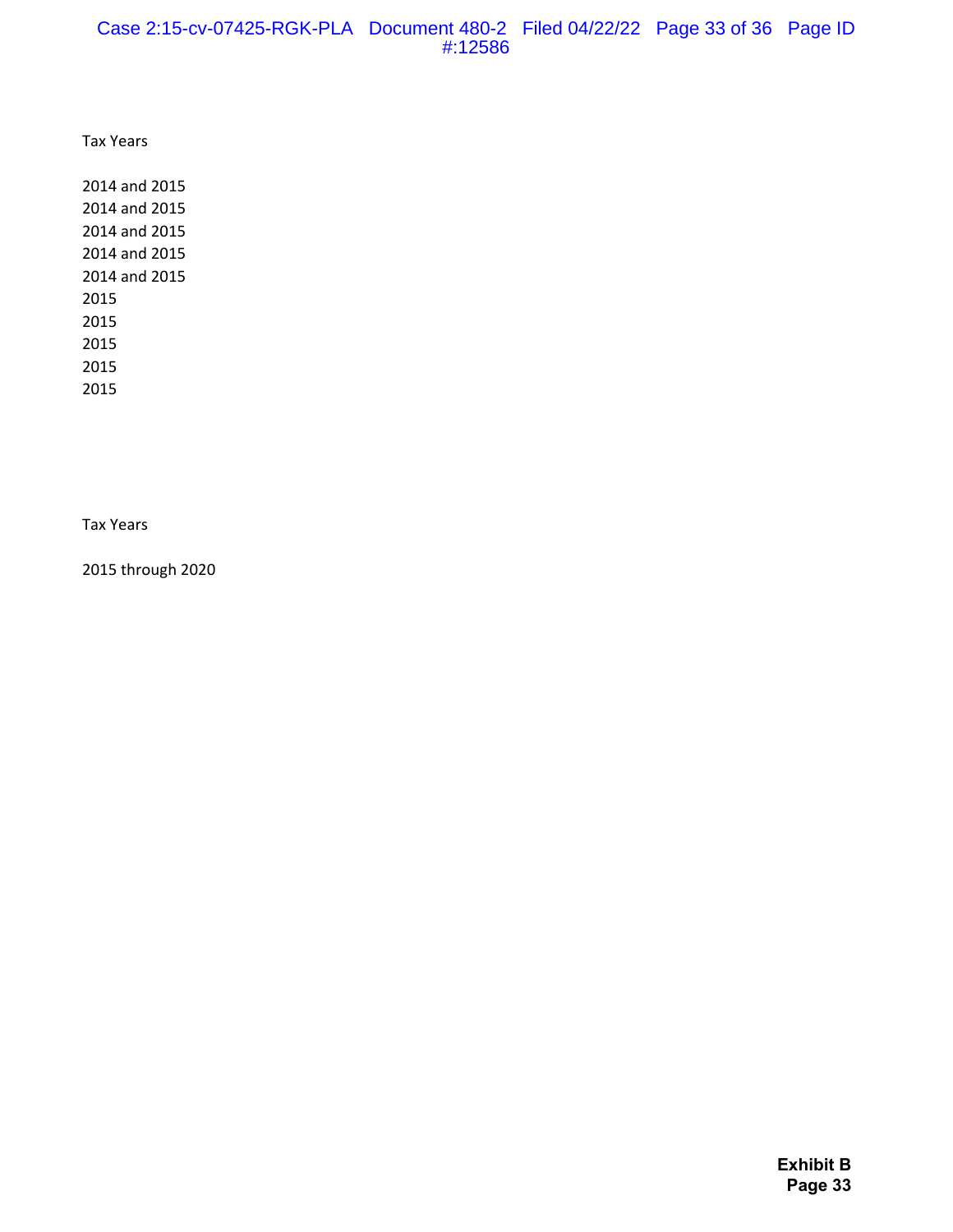| $\mathbf{1}$   | <b>PROOF OF SERVICE</b>                                                                                                                                                                              |
|----------------|------------------------------------------------------------------------------------------------------------------------------------------------------------------------------------------------------|
| $\overline{2}$ | Securities and Exchange Commission v. Steven Chen, USFIA, Inc., et al.,<br>USDC, Central District of California - Case No. 2:15-cv-07425-RGK-PLA                                                     |
| 3              | I am employed in the County of Los Angeles, State of California. I am over the age                                                                                                                   |
| $\overline{4}$ | of 18 and not a party to the within action. My business address is 865 S. Figueroa Street,<br>Suite 2800, Los Angeles, California 90017-2543.                                                        |
| 5<br>6         | On April 22, 2022, I caused to be served on all the parties to this action addressed as<br>stated on the attached service list or as indicated below, the document entitled:                         |
| $\overline{7}$ | DECLARATION OF THOMAS A. SEAMAN IN SUPPORT OF MOTION TO<br><b>APPROVE RECEIVER'S AMENDED DISTRIBUTION PLAN</b>                                                                                       |
| 8              | 区<br><b>OFFICE MAIL:</b> By placing in sealed envelope(s), which I placed for collection                                                                                                             |
| 9              | and mailing today following ordinary business practices. I am readily familiar with<br>the firm's practice for collection and processing of correspondence for mailing; such                         |
| 10<br>11       | correspondence would be deposited with the U.S. Postal Service on the same day in<br>the ordinary course of business.                                                                                |
| 12             | I deposited in a box or other facility regularly<br><b>OVERNIGHT DELIVERY:</b><br>ΙI<br>maintained by express service carrier, or delivered to a courier or driver authorized                        |
| 13             | by said express service carrier to receive documents, a true copy of the foregoing<br>document(s) in sealed envelope(s) or package(s) designed by the express service                                |
| 14<br>15       | carrier, addressed as indicated on the attached service list, with fees for overnight<br>delivery paid or provided for.                                                                              |
| 16             | I caused to be hand delivered each such envelope to the<br><b>HAND DELIVERY:</b><br>$\mathsf{L}$<br>office of the addressee as stated on the attached service list.                                  |
| 17<br>18       | <b>ELECTRONIC MAIL:</b> By transmitting the document by electronic mail to the<br>□<br>electronic mail address as stated on the attached service list.                                               |
| 19             | 区<br><b>E-FILING:</b> By causing the document to be electronically filed via the Court's<br>CM/ECF system, which effects electronic service on counsel who are registered with<br>the CM/ECF system. |
| 20<br>21       | 区<br><b>FAX:</b> By transmitting the document by facsimile transmission. The transmission<br>was reported as complete and without error.                                                             |
| 22             | I declare that I am employed in the office of a member of the Bar of this Court at                                                                                                                   |
| 23             | whose direction the service was made. I declare under penalty of perjury under the laws of                                                                                                           |
| 24             | the United States of America that the foregoing is true and correct. Executed on April 22,<br>2021 at Los Angeles, California.                                                                       |
| 25             |                                                                                                                                                                                                      |
| 26             | Mortha Diag                                                                                                                                                                                          |
| 27             | Martha Diaz                                                                                                                                                                                          |
| 28             |                                                                                                                                                                                                      |
|                | 4894-9443-0237.3<br>$-1-$                                                                                                                                                                            |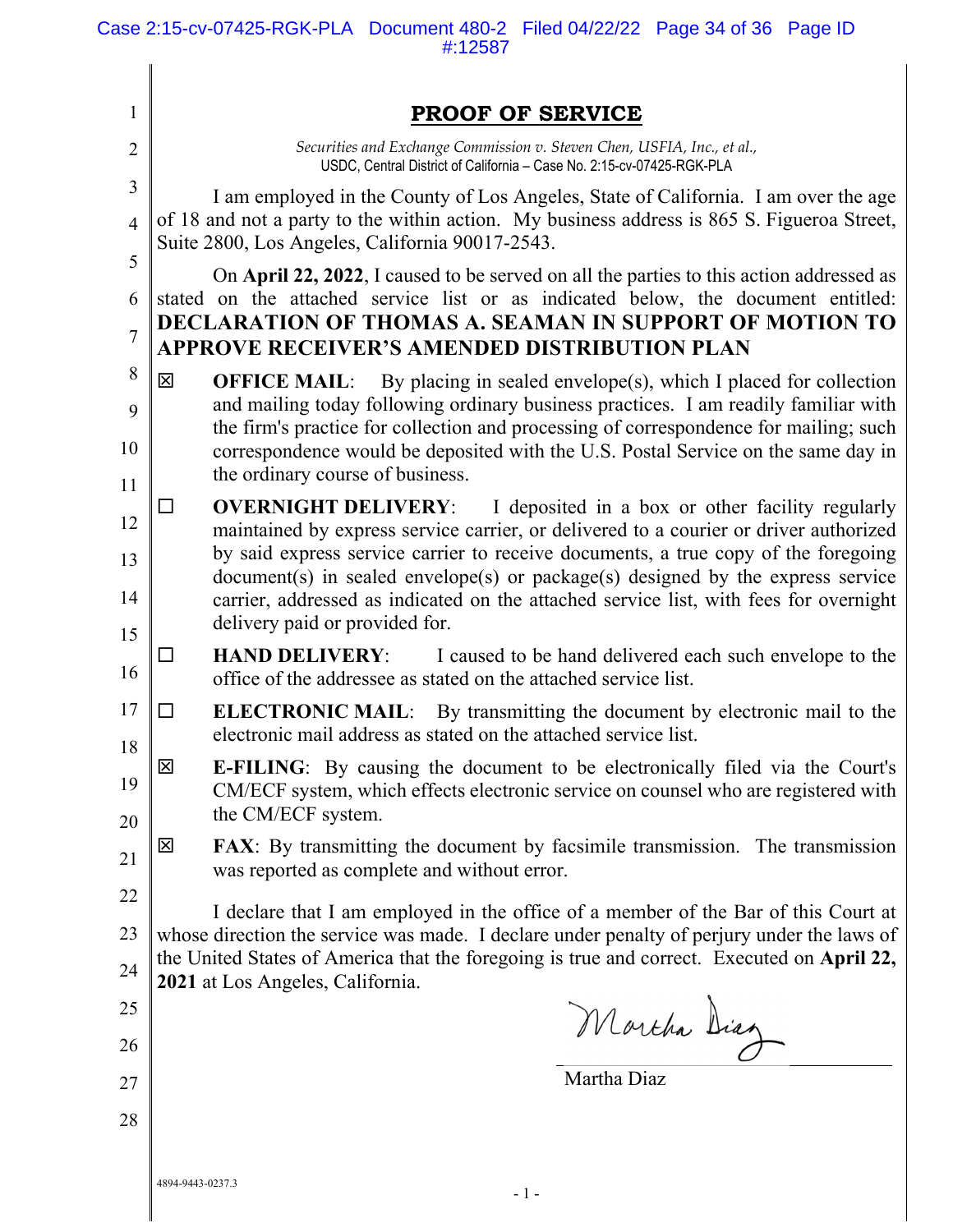Case 2:15-cv-07425-RGK-PLA Document 480-2 Filed 04/22/22 Page 35 of 36 Page ID #:12588

| 1  | <b>SERVICE LIST</b>                                                                                                                                                                                                                                                                                                                           |                                            |
|----|-----------------------------------------------------------------------------------------------------------------------------------------------------------------------------------------------------------------------------------------------------------------------------------------------------------------------------------------------|--------------------------------------------|
| 2  | Securities and Exchange Commission v. Steven Chen, USFIA, Inc., et al.,<br>USDC, Central District of California - Case No. 2:15-cv-07425-RGK-PLA                                                                                                                                                                                              |                                            |
| 3  |                                                                                                                                                                                                                                                                                                                                               |                                            |
| 4  | Internal Revenue Service                                                                                                                                                                                                                                                                                                                      | <u>Via Certified Mail - Return Receipt</u> |
| 5  | c/o Tracy. L. Wilkison<br><b>Acting United States Attorney</b>                                                                                                                                                                                                                                                                                |                                            |
| 6  | Scott M. Garringer<br><b>Asst United States Attorney</b><br><b>Chief, Criminal Division</b><br>Richard E. Robinson<br><b>Assistant United States Attorney</b><br>Major Frauds Section<br>1100 United States Courthouse<br>312 N. Spring Street<br>Los Angeles, CA 90012<br>213.894.0713 P   213.894.6269<br>Email: richard.robinson@usdoj.gov |                                            |
| 7  |                                                                                                                                                                                                                                                                                                                                               |                                            |
| 8  |                                                                                                                                                                                                                                                                                                                                               |                                            |
| 9  |                                                                                                                                                                                                                                                                                                                                               |                                            |
| 10 |                                                                                                                                                                                                                                                                                                                                               |                                            |
| 11 |                                                                                                                                                                                                                                                                                                                                               |                                            |
| 12 | Internal Revenue Service                                                                                                                                                                                                                                                                                                                      | Via Fax                                    |
| 13 | c/o Leonard Brown<br><b>Bankruptcy Specialist</b>                                                                                                                                                                                                                                                                                             |                                            |
| 14 | 300 N. Los Angeles St MS 5022<br>Los Angeles, CA 90012                                                                                                                                                                                                                                                                                        |                                            |
| 15 | 213.372.4287 P   855.863.4354 F                                                                                                                                                                                                                                                                                                               |                                            |
| 16 | Leonard Brown<br><b>Bankruptcy Specialist</b>                                                                                                                                                                                                                                                                                                 | <u>Via Certfied Mail - Return Receipt</u>  |
| 17 | Internal Revenue Service<br>Insolvency Group 7                                                                                                                                                                                                                                                                                                |                                            |
| 18 | 300 N. Los Angeles Street, 5022<br>Los Angeles, CA 90012                                                                                                                                                                                                                                                                                      |                                            |
| 19 | Ms. Evelyn Lopez<br>Internal Revenue Service<br>Centralized Insolvency Operations<br>PO Box 7346<br>Philadelphia, PA 19101-7346                                                                                                                                                                                                               | Via U.S. First Class Mail                  |
| 20 |                                                                                                                                                                                                                                                                                                                                               |                                            |
| 21 |                                                                                                                                                                                                                                                                                                                                               |                                            |
| 22 | IRS Department of the Treasury<br>Internal Revenue Service<br>Ogden, UT 84201-0049                                                                                                                                                                                                                                                            | Via U.S. First Class Mail                  |
| 23 |                                                                                                                                                                                                                                                                                                                                               |                                            |
| 24 | IRS Department of the Treasury<br><b>Internal Revenue Service</b><br>Ogden, UT 84201-0038                                                                                                                                                                                                                                                     | Via U.S. First Class Mail                  |
| 25 |                                                                                                                                                                                                                                                                                                                                               |                                            |
| 26 | IRS Department of the Treasury<br>Internal Revenue Service<br>Ogden, UT 84201-0036                                                                                                                                                                                                                                                            | Via U.S. First Class Mail                  |
| 27 |                                                                                                                                                                                                                                                                                                                                               |                                            |
| 28 |                                                                                                                                                                                                                                                                                                                                               |                                            |
|    |                                                                                                                                                                                                                                                                                                                                               |                                            |